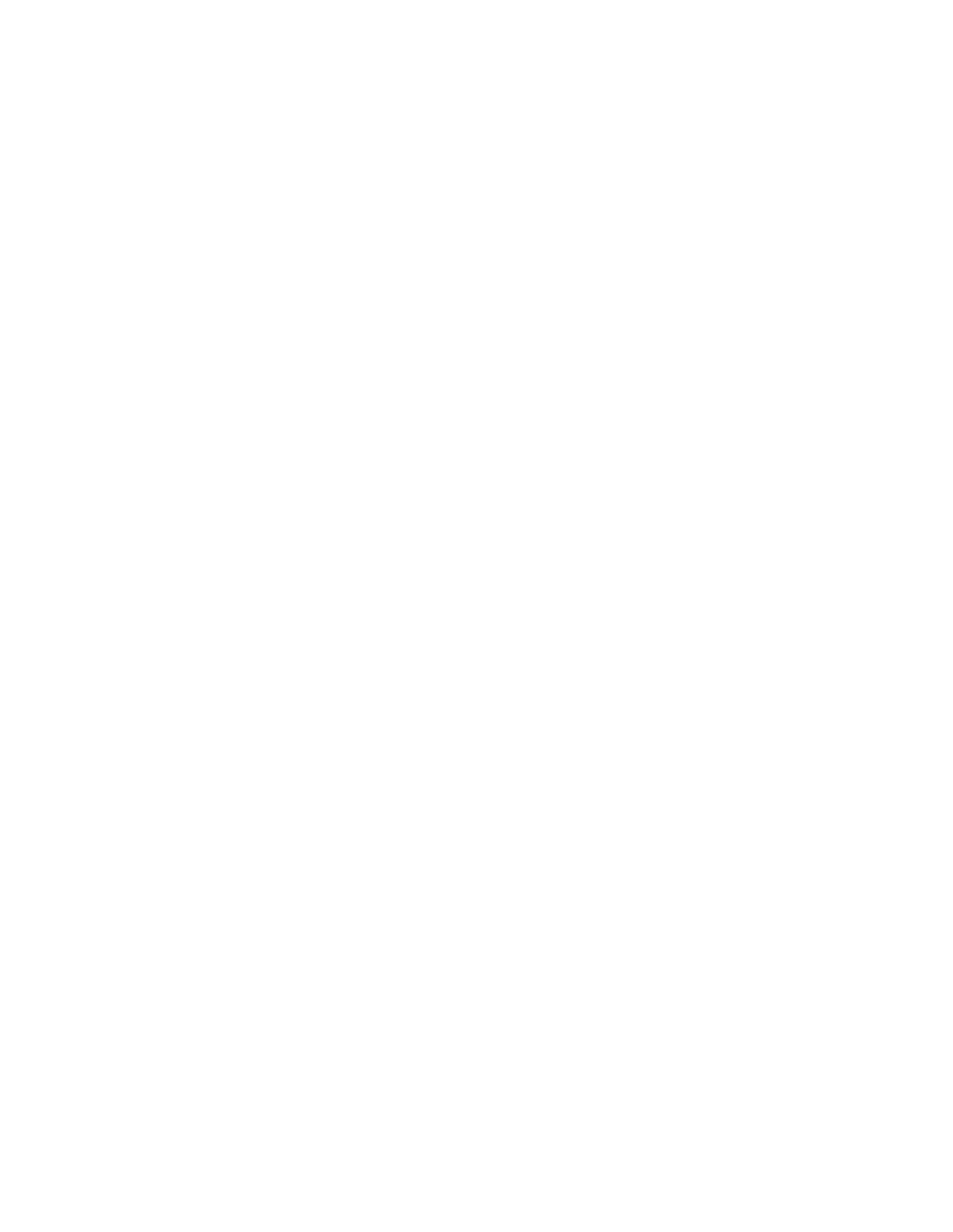## Review of the fate of lubricating oils in the UK

Norris, J Stewart, R Passant, N

November 2006

This work forms part of the Climate Energy; Science and Analysis Programme of the Department for Environment, Food and Rural Affairs.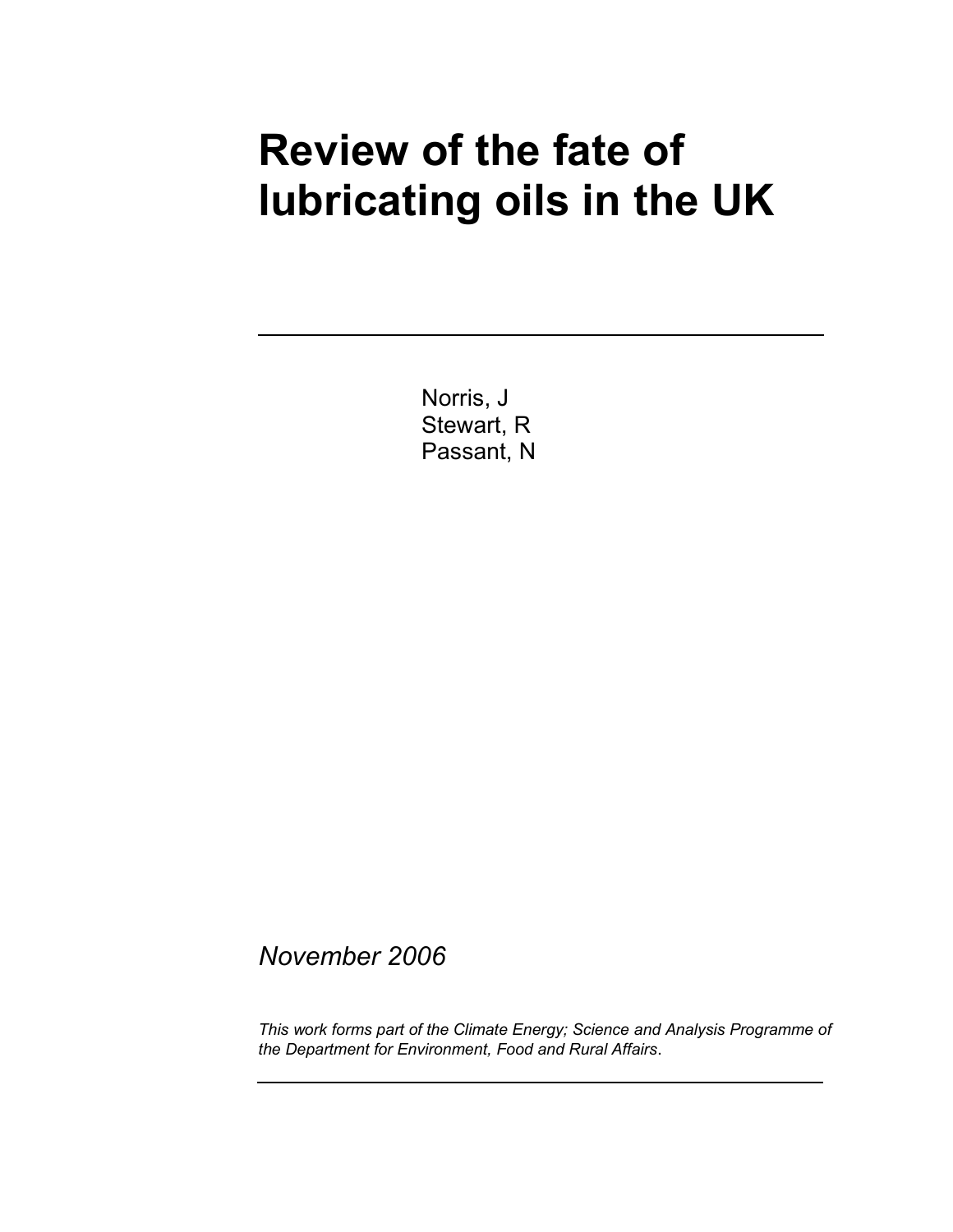| Title                                             | Review of the fate of lubricating oils in the UK                                                                                                                                                                                                                                        |                                                                         |  |
|---------------------------------------------------|-----------------------------------------------------------------------------------------------------------------------------------------------------------------------------------------------------------------------------------------------------------------------------------------|-------------------------------------------------------------------------|--|
| <b>Customer</b>                                   | Department for Environment, Food and Rural<br><b>Affairs</b>                                                                                                                                                                                                                            |                                                                         |  |
| <b>Customer</b><br>reference                      | RMP/2106                                                                                                                                                                                                                                                                                |                                                                         |  |
| Confidentiality,<br>copyright and<br>reproduction | Copyright AEA Technology plc. All rights<br>reserved. Enquiries about copyright and<br>reproduction should be addressed to the<br>Commercial Manager, AEA Technology plc.<br>Published by AEA Technology plc.                                                                           |                                                                         |  |
| <b>File reference</b>                             | N:\naei general\GHGi Base Year Review                                                                                                                                                                                                                                                   | 2005\Lubricating_Oil\Review_of_Fate_Of_Lubricating_Oil_2005_NIR_Issue1_ |  |
| <b>NAEI contacts</b><br>database<br>reference     | v1.3.1 cd4569rs.doc<br>05452/2004/CD4569/RS                                                                                                                                                                                                                                             |                                                                         |  |
| Reference number<br><b>ISBN</b>                   | AEAT/ENV/R/2352<br>n/a                                                                                                                                                                                                                                                                  |                                                                         |  |
| <b>Issue number</b>                               | Issue One, Version 1.2                                                                                                                                                                                                                                                                  |                                                                         |  |
|                                                   | <b>AEA Energy and Environment</b><br>The Gemini Building<br>Fermi Avenue<br><b>Harwell International Business Centre</b><br>Didcot, Oxfordshire, UK<br><b>OX11 0QR</b><br>Telephone<br>0870 190 6575<br>Facsimile<br>AEA Technology is the trading name of<br><b>AEA Technology plc</b> |                                                                         |  |
|                                                   |                                                                                                                                                                                                                                                                                         | AEA Technology is certified to ISO9001                                  |  |
| <b>Report Manager</b>                             | Name                                                                                                                                                                                                                                                                                    | <b>R</b> Stewart                                                        |  |
| <b>Approved by</b>                                | Name                                                                                                                                                                                                                                                                                    | C Dore                                                                  |  |
|                                                   | Signature                                                                                                                                                                                                                                                                               |                                                                         |  |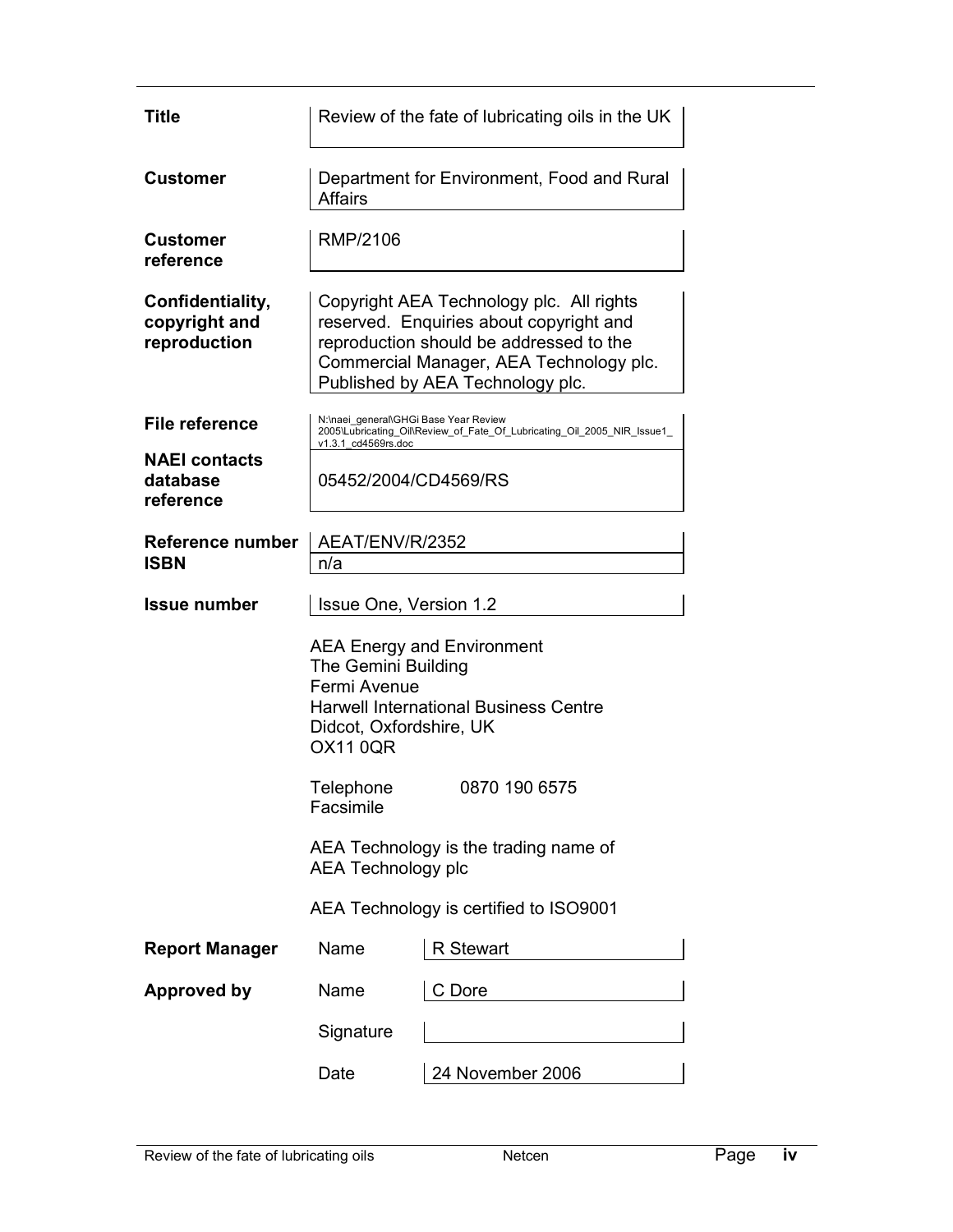### Units and conversions

Emissions of greenhouse gases presented in this report are given in Million tonnes (Mt) and kilotonnes (kt). To convert between the units of emissions, use the conversion factors given below.

#### Prefixes and multiplication factors

| <b>Multiplication factor</b> | <b>Abbreviation</b> | <b>Prefix</b> | <b>Symbol</b> |
|------------------------------|---------------------|---------------|---------------|
| 1,000,000,000,000,000        | $10^{15}$           | peta          |               |
| 1,000,000,000,000            | $10^{12}$           | tera          |               |
| 1,000,000,000                | 10 <sup>9</sup>     | giga          | G             |
| 1,000,000                    | 10 <sup>6</sup>     | mega          | М             |
| 1,000                        | $10^{3}$            | kilo          | k             |
| 100                          | 10 <sup>2</sup>     | hecto         | h             |
| 10                           | 10                  | deca          | da            |
| 0.1                          | $10^{-1}$           | deci          | d             |
| 0.01                         | $10^{-2}$           | centi         | C             |
| 0.001                        | $10^{-3}$           | milli         | m             |
| 0.000,001                    | $10^{-6}$           | micro         | μ             |

| 1 kilotonne (kt)         | 10 $3$ tonnes | 1,000 tonnes     |
|--------------------------|---------------|------------------|
| 1 Million tonne $(Mt) =$ | $10^6$ tonnes | 1,000,000 tonnes |

1 Gigagramme  $(Gg) = 1$  kt 1 Teragramme  $(Tg) = 1$  Mt

#### Conversion of carbon emitted to carbon dioxide emitted

To covert emissions expressed in weight of carbon, to emissions in weight of carbon dioxide, multiply by 44/12.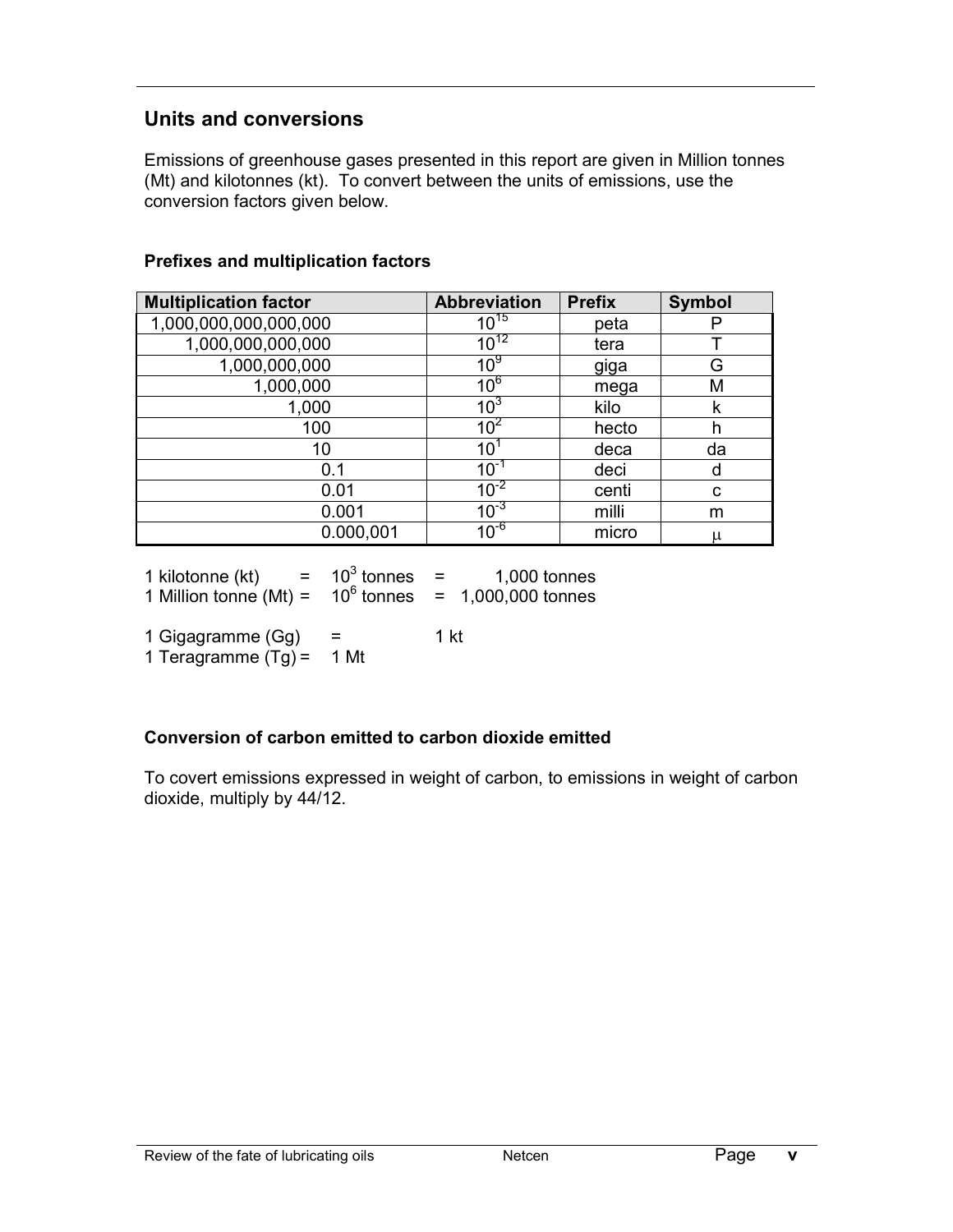### Executive Summary

This report set out the results of a work programme to review and update the estimates of emissions from the use of lubricating oil in the United Kingdom Greenhouse Gas inventory. This review involved a literature review of the fate of lubricating oils in the UK, and discussions with trade associations and vehicle servicing agents. This work was part of a wider programme of inventory review and improvement to prepare the UK's greenhouse gas inventory to deliver the UK's Assigned Amount under the Kyoto Protocol.

The data for engine consumption were largely based on an oil industry survey (CONCAWE, 1996) which reviewed potential recovery rates and disposal of waste oil. The CONCAWE data indicated that 65% of oil was potentially recoverable from engines; that is 35% was lost due to combustion or other losses. In the absence of any data to identify the proportion of loss due to combustion, the Inventory had assumed that all losses in an engine are due to combustion.

Netcen considers that lubricant and engine technology have advanced substantially since the CONCAWE report and estimated an automotive engine loss of 25% developed from data collected during this review. Other engines are assigned 35% 'burnt in use' which is a 'worst case' figure consistent with the CONCAWE information. Large marine engines reportedly mix their waste lubricating oil with their fuel oil so a higher allowance is provided for burnt in use. Although no information was obtained specific to aviation and turbine oils these are considered to have had similar development and consequently a 25% loss due to combustion has been assigned for recent years.

All other uses are considered to have no or negligible likelihood of combustion in normal use and will either have good potential recovery or will be effectively lost.

Published data (Oakdene Hollins, 2001) on the sector split of lubricating oil sales for 1999 was then used to calculate a proportion of lubricating oil lost to combustion in use for each year between 2004 (revised losses to combustion) and 1990 (the CONCAWE-based combustion losses).

As a result of this work, changes were made to the emission estimates in the 2004 United Kingdom Greenhouse Gas inventory (presented in the 2006 National Inventory Report) from the use of lubricating oil. The changes introduced reduced the emissions of carbon from the consumption of lubricating oil.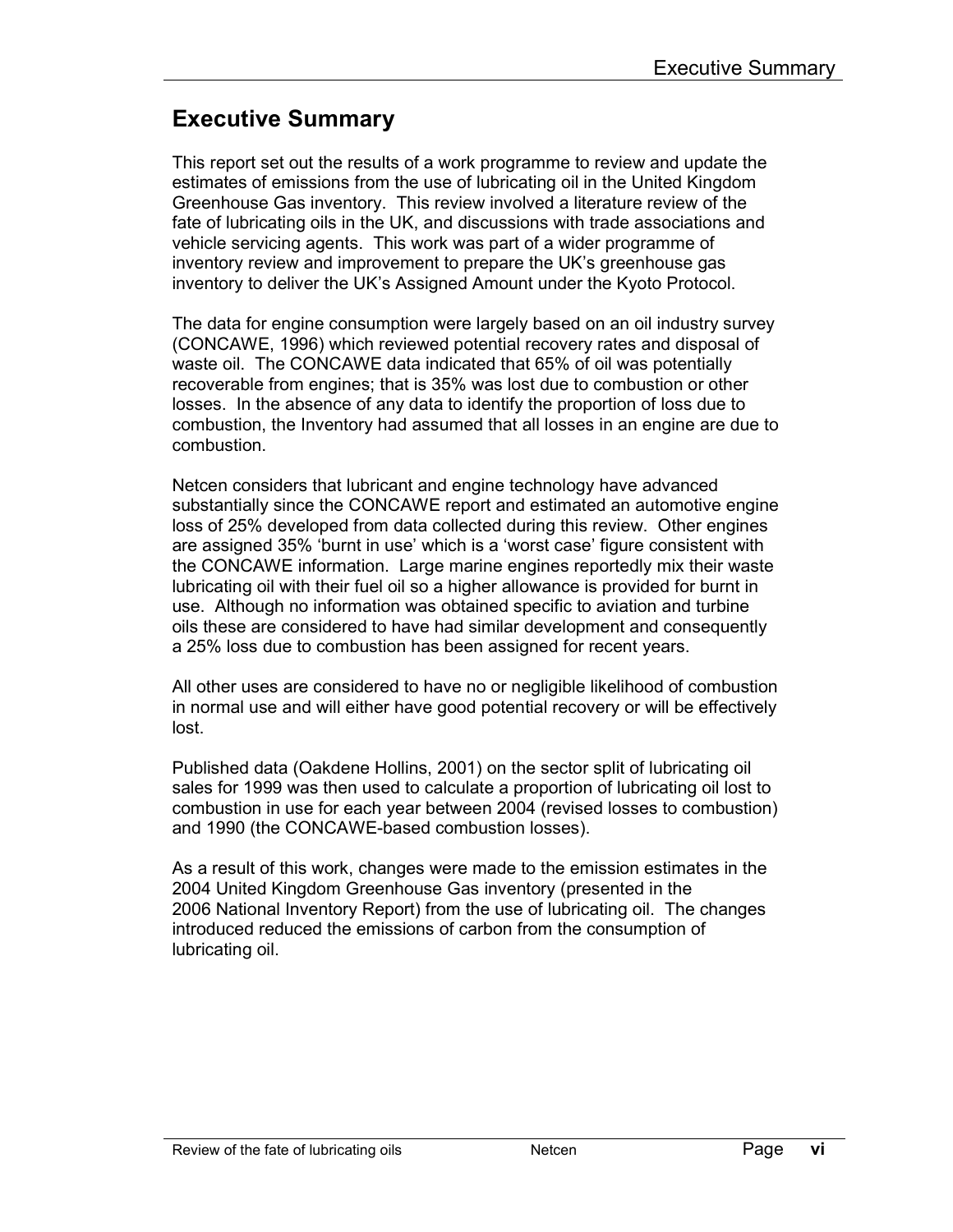### Table of Contents

| 1     |                                | Introduction                                                                                                                                                                      | 1                                     |
|-------|--------------------------------|-----------------------------------------------------------------------------------------------------------------------------------------------------------------------------------|---------------------------------------|
|       | 1.1<br>1.2 <sub>2</sub><br>1.3 | <b>BACKGROUND TO THIS PROJECT</b><br><b>GENERAL APPROACH TO THE WORK</b><br>QUOTED ACCURACY OF THE EMISSIONS IN THIS STUDY                                                        | 1<br>$\overline{2}$<br>$\overline{2}$ |
| $2\,$ |                                | Review of the Fate of Lubricating Oils in the UK                                                                                                                                  | 3                                     |
|       | 2.1<br>2.2<br>2.3              | <b>INTRODUCTION</b><br><b>LOSS IN AUTOMOTIVE ENGINES</b><br>FATE OF RECOVERED OIL RECOVERED FROM ROAD                                                                             | 3<br>3                                |
|       | 2.4                            | <b>VEHICLES</b><br>GHG INVENTORY REVISIONS TO LUBRICATING OIL<br><b>EMISSIONS</b>                                                                                                 | 7<br>8                                |
|       | 2.5<br>2.6                     | EFFECT OF CHANGES ON THE 2004 GHG INVENTORY<br>ADDITIONAL AREAS FOR WORK IDENTIFIED IN THIS REVIEW<br>2.6.1<br>UK Waste Oil Market Changes<br><b>Technical Knowledge</b><br>2.6.2 | 9<br>11<br>11<br>11                   |
| 3     |                                | References and Bibliography                                                                                                                                                       | 12                                    |
| 4     |                                | Acknowledgements                                                                                                                                                                  | 14                                    |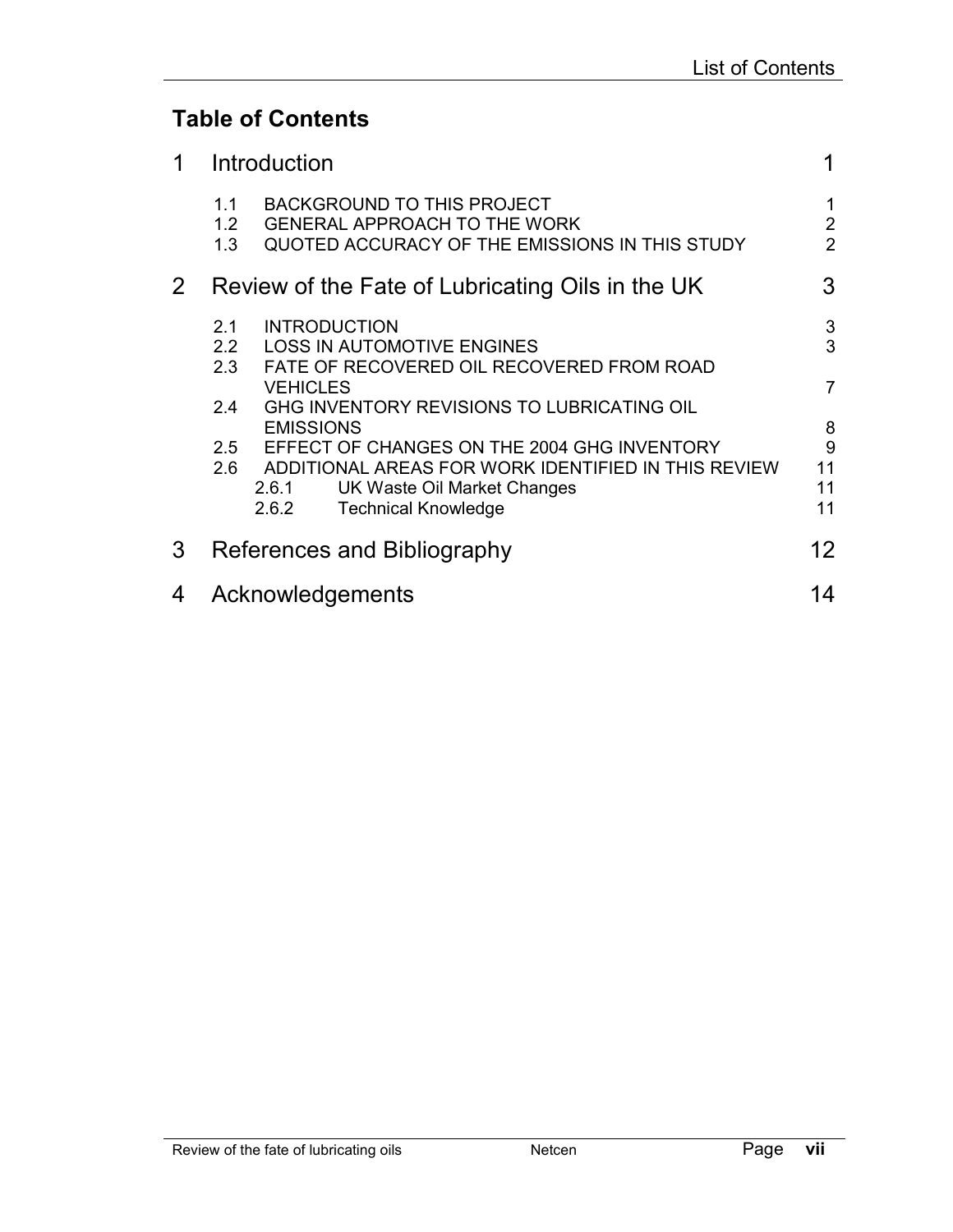### Document revision history

| <b>Issue</b> | Version | <b>Revision history</b>                                              |
|--------------|---------|----------------------------------------------------------------------|
|              |         |                                                                      |
| <b>Draft</b> |         | Reviewed internally. Some commercially confidential<br>data removed. |
| 1.0          | 1.2     | First issue                                                          |
| 1.0          | 1.3     | Minor editorial changes made                                         |
| 1.0          | 1.3.1   | AEA front cover added                                                |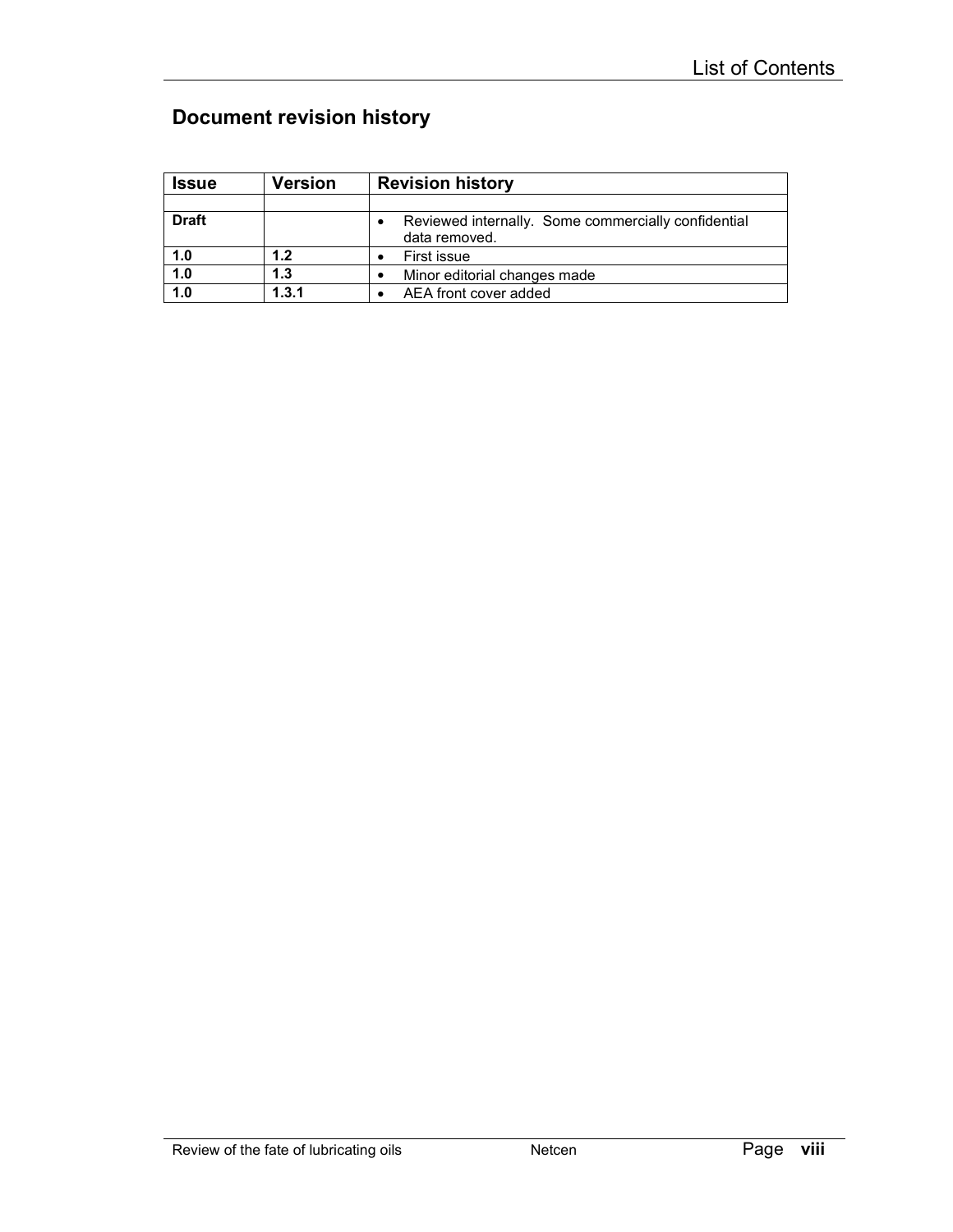### Abbreviations for Greenhouse Gases and Chemical **Compounds**

| Type of<br>greenhouse<br>gas | Formula or<br>abbreviation | <b>Name</b>                                    |  |
|------------------------------|----------------------------|------------------------------------------------|--|
|                              |                            |                                                |  |
| <b>Direct</b>                | CH <sub>4</sub>            | Methane                                        |  |
| <b>Direct</b>                | CO <sub>2</sub>            | Carbon dioxide                                 |  |
| <b>Direct</b>                | N <sub>2</sub> O           | Nitrous oxide                                  |  |
|                              |                            |                                                |  |
| <b>Direct</b>                | <b>HFCs</b>                | Hydrofluorocarbons                             |  |
| <b>Direct</b>                | <b>PFCs</b>                | Perfluorocarbons                               |  |
| <b>Direct</b>                | SF <sub>6</sub>            | Sulphur hexafluoride                           |  |
|                              |                            |                                                |  |
|                              |                            |                                                |  |
| Indirect                     | CO                         | Carbon monoxide                                |  |
| Indirect                     | <b>NMVOC</b>               | Non-methane volatile organic compound          |  |
| Indirect                     | NO <sub>x</sub>            | Nitrogen oxides (reported as nitrogen dioxide) |  |
| Indirect                     | SO <sub>2</sub>            | Sulphur oxides (reported as sulphur dioxide)   |  |

HFCs, PFCs and  $SF_6$  are collectively known as the 'F-gases'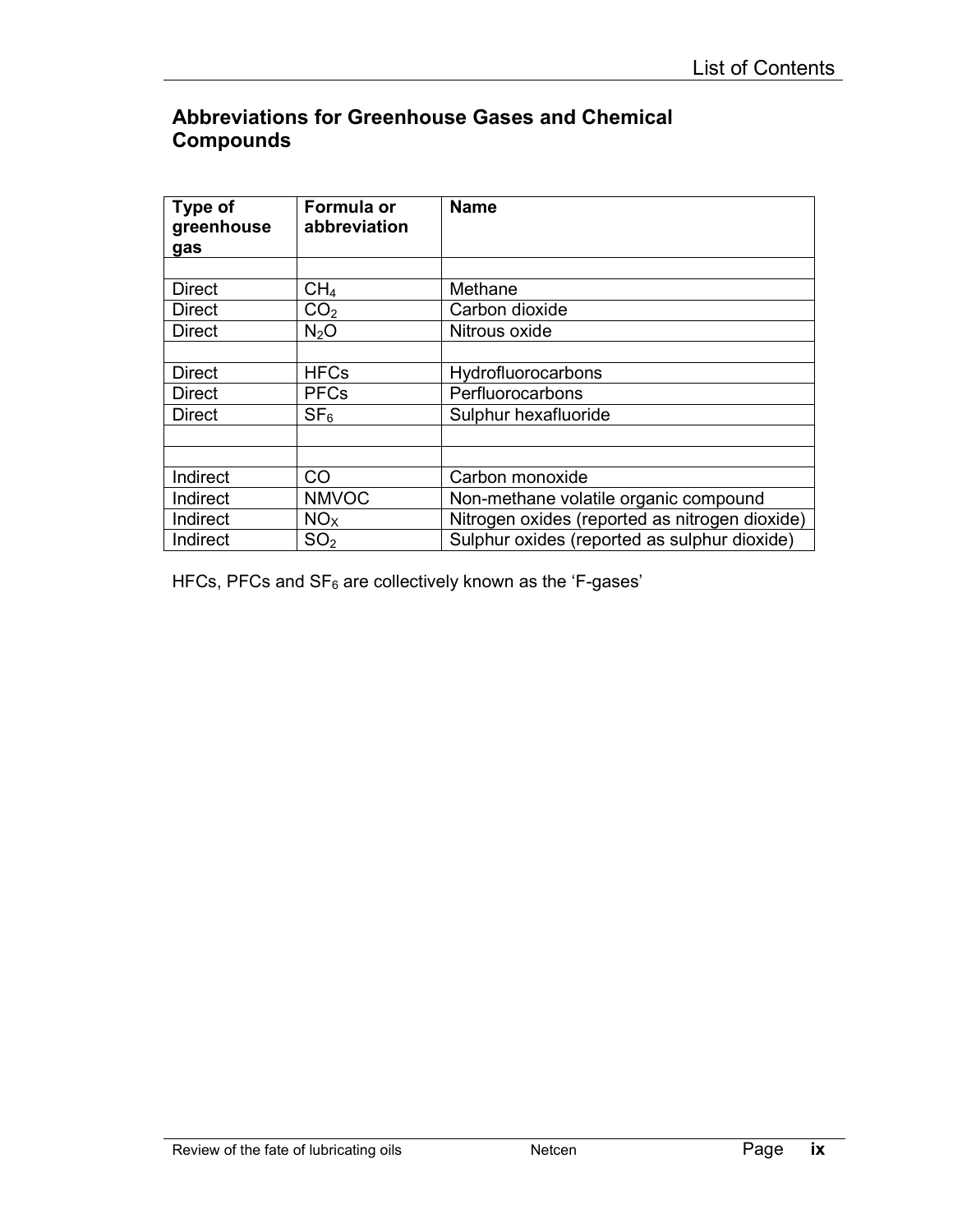### Abbreviations, acronyms and definitions

| <b>AATSE</b>     | Australian Academy of Technological Sciences and<br>Engineering                                                            |
|------------------|----------------------------------------------------------------------------------------------------------------------------|
| base year review | A programme of work to review the accuracy and<br>completeness of the emissions in the 2004 UK greenhouse<br>gas inventory |
| C                | Carbon                                                                                                                     |
| <b>CRF</b>       | Common Reporting Format tables of emissions for<br>submission to the FCCC.                                                 |
| <b>CEF</b>       | <b>Carbon Emission Factor</b>                                                                                              |
| <b>DTI</b>       | UK Department of Trade and Industry                                                                                        |
| <b>DERV</b>      | Diesel Engined Road Vehicle<br>fuel used in internal combustion engines that are compression ignition<br>engines           |
| Defra            | Department for Environment Food and Rural Affairs                                                                          |
| <b>DUKES</b>     | Digest of United Kingdom Energy Statistics<br>www.dti.gov.uk/energy/statistics                                             |
| EA               | <b>Environment Agency</b><br>for England and Wales                                                                         |
| EU               | <b>European Union</b>                                                                                                      |
| <b>UN</b>        | <b>United Nations</b>                                                                                                      |
| <b>FCCC</b>      | Framework Convention on Climate Change                                                                                     |
| <b>GHG</b>       | Greenhouse gas                                                                                                             |
| <b>GHGI</b>      | Greenhouse gas inventory                                                                                                   |
| <b>HGV</b>       | Heavy goods vehicle                                                                                                        |
| <b>HDV</b>       | <b>Heavy Duty Vehicle</b>                                                                                                  |
| <b>IPCC</b>      | Intergovernmental Panel on Climate Change                                                                                  |
| kt               | kilotonne                                                                                                                  |
| <b>LGV</b>       | Light goods vehicle                                                                                                        |
| LDV              | Light duty vehicles                                                                                                        |
| <b>MOT</b>       | vehicle roadworthiness test<br>carried out by garages on behalf of VOSA (the Vehicle Operator and<br>Services Agency)      |
| Mt               | Mega tonne                                                                                                                 |
| <b>NAEI</b>      | <b>National Atmospheric Emissions Inventory</b><br>www.naei.org.uk                                                         |
| <b>NIR</b>       | <b>National Inventory Report</b>                                                                                           |
| <b>PCB</b>       | polychlorinated biphenyl                                                                                                   |
| <b>UK</b>        | <b>United Kingdom</b>                                                                                                      |
| UN/ECE           | United Nations Economic Commission for Europe                                                                              |
| <b>UNFCCC</b>    | United Nations Framework Convention on Climate Change                                                                      |
| <b>WID</b>       | <b>Waste Incineration Directive</b>                                                                                        |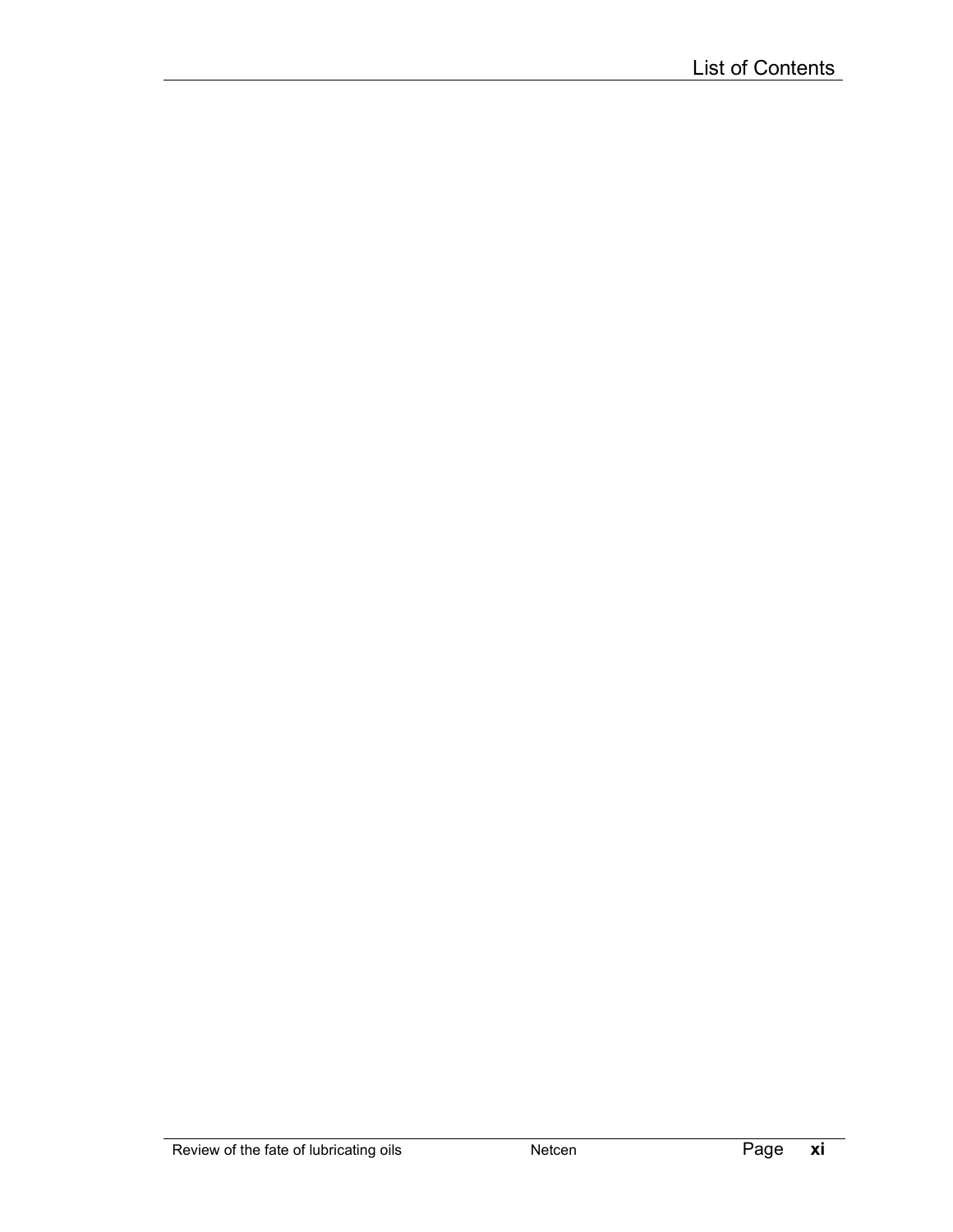### 1 Introduction

### 1.1 BACKGROUND TO THIS PROJECT

The United Nations Framework Convention on Climate Change (UNFCCC) was ratified by the United Kingdom in December 1993 and came into force in March 1994. Parties to the Convention are committed to develop, publish and regularly update national emission inventories of greenhouse gases (GHGs). The UK has been compiling and submitting GHG inventories to the FCCC since 1994.

Netcen, on behalf of UK Defra, has prepared the latest (at the time this report was written) greenhouse gas inventory (GHGI) and associated tables of emissions in CRF format according to UNFCCC guidelines contained in FCCC/CP/2002/8 (Baggott et. al., 2005). The estimates within the inventory have been generated by following the methods and procedures set out in the IPCC Revised 1996 Guidelines for National Greenhouse Gas Inventories (IPCC, 1997a, b, c) and Good Practice Guidance and Uncertainty Management in National Greenhouse Gas Inventories (IPCC, 2000).

The UK GHG inventory is subject to a range of regular external reviews. At the time this report was written, these reviews include reviews by experts from the FCCC during desk, centralised and in-country reviews, and, by invited independent examiners during a process of peer review.

The Intergovernmental Panel on Climate Change (IPCC) Good Practice Guidance (IPCC, 2000) defines expert peer review as follows:

'Expert peer review consists of a review of calculations or assumptions by experts in relevant technical fields. This procedure is generally accomplished by reviewing the documentation associated with the methods and results, but usually does not include rigorous certification of data or references such as might be undertaken in an audit. The objective of the expert peer review is to ensure that the inventory's results, assumptions, and methods are reasonable as judged by those knowledgeable in the specific field.'

The Good Practice Guidance requires that key sources should be subjected to external peer review. Key sources are those source categories with a significant influence on a country's total inventory of direct greenhouse gases in terms of the absolute level of emissions, the trend in emissions, or both.

The first peer review of the GHGI considered  $CO<sub>2</sub>$  emissions from fuel combustion (Simmons, 2002). This topic was chosen for peer review since IPCC sector 1A1<sup>1</sup> was identified as a key source because of the magnitude of emissions of carbon dioxide  $(CO<sub>2</sub>)$  from the combustion of solid, liquid and

l

 $1$  Emissions from fuels combusted by the fuel extraction or energy producing industries.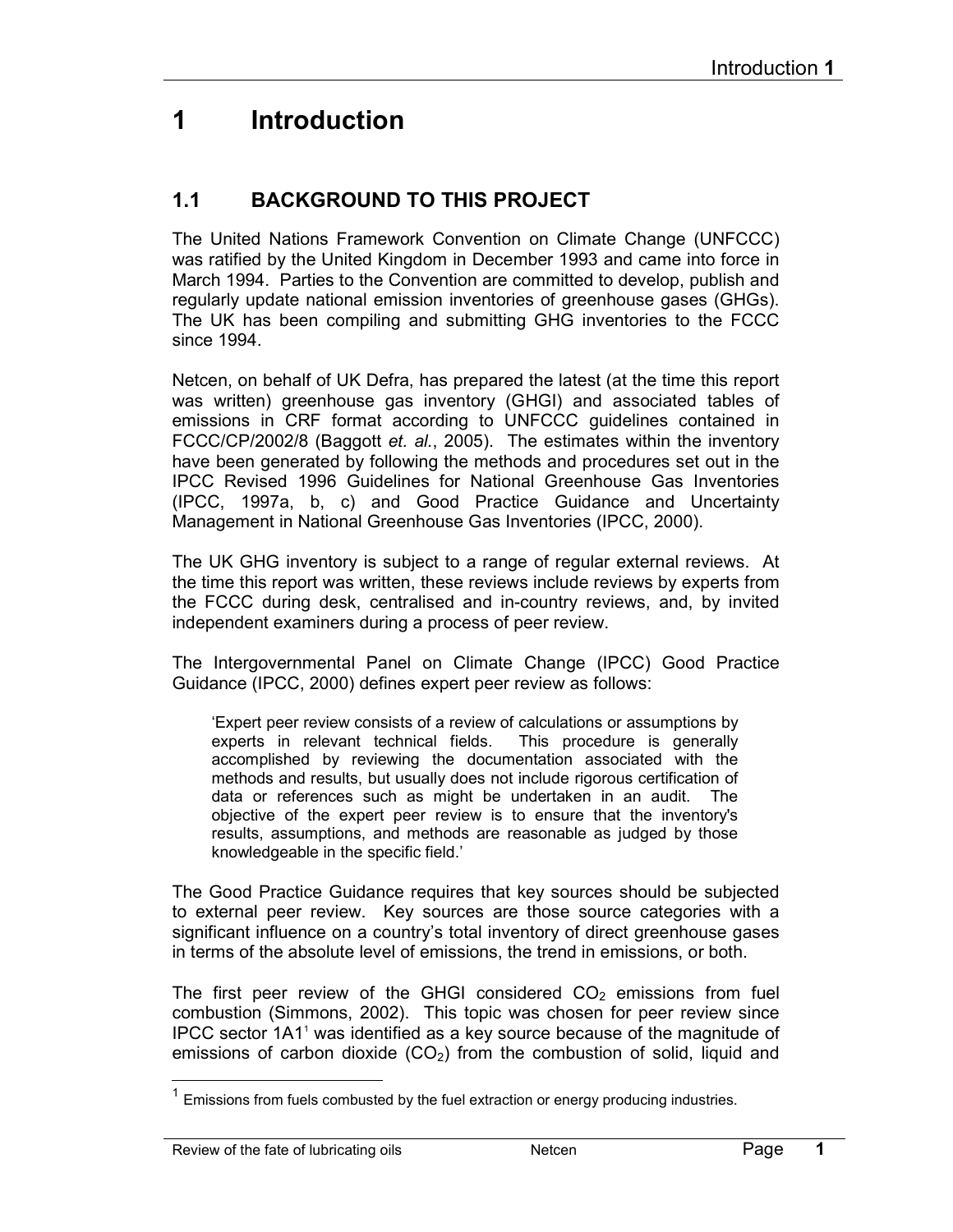gaseous fuels in that sector. In addition, fossil fuel combustion is the major source of UK emissions of carbon dioxide.

A key recommendation of this Peer Review was that

"The proportion of lubricating oils considered to be burned in use or after use (in the GHG inventory) is smaller than that estimated in other studies of oil recycling. It is recommended that the proportion be reviewed, taking into consideration the studies (mentioned in the Peer Review) and any later information."

This report set out the results of a work programme to review and update the estimates of emissions from the use of lubricating oil in the GHG inventory. This was part of a wider programme of inventory review and improvement to prepare the greenhouse gas inventory to deliver the UK's Assigned Amount under the Kyoto Protocol.

### 1.2 GENERAL APPROACH TO THE WORK

This study involved a literature review of the fate of lubricating oils in the UK, and discussions with trade associations and vehicle servicing agents.

#### 1.3 QUOTED ACCURACY OF THE EMISSIONS IN THIS **STUDY**

In this report, emissions are quoted to 0.01 ktonne (or better) purely for convenience, to avoid the risk of rounding errors, and for convenience when taking ratios. The number of decimal places used should not be taken as indicative of the accuracy of the estimates.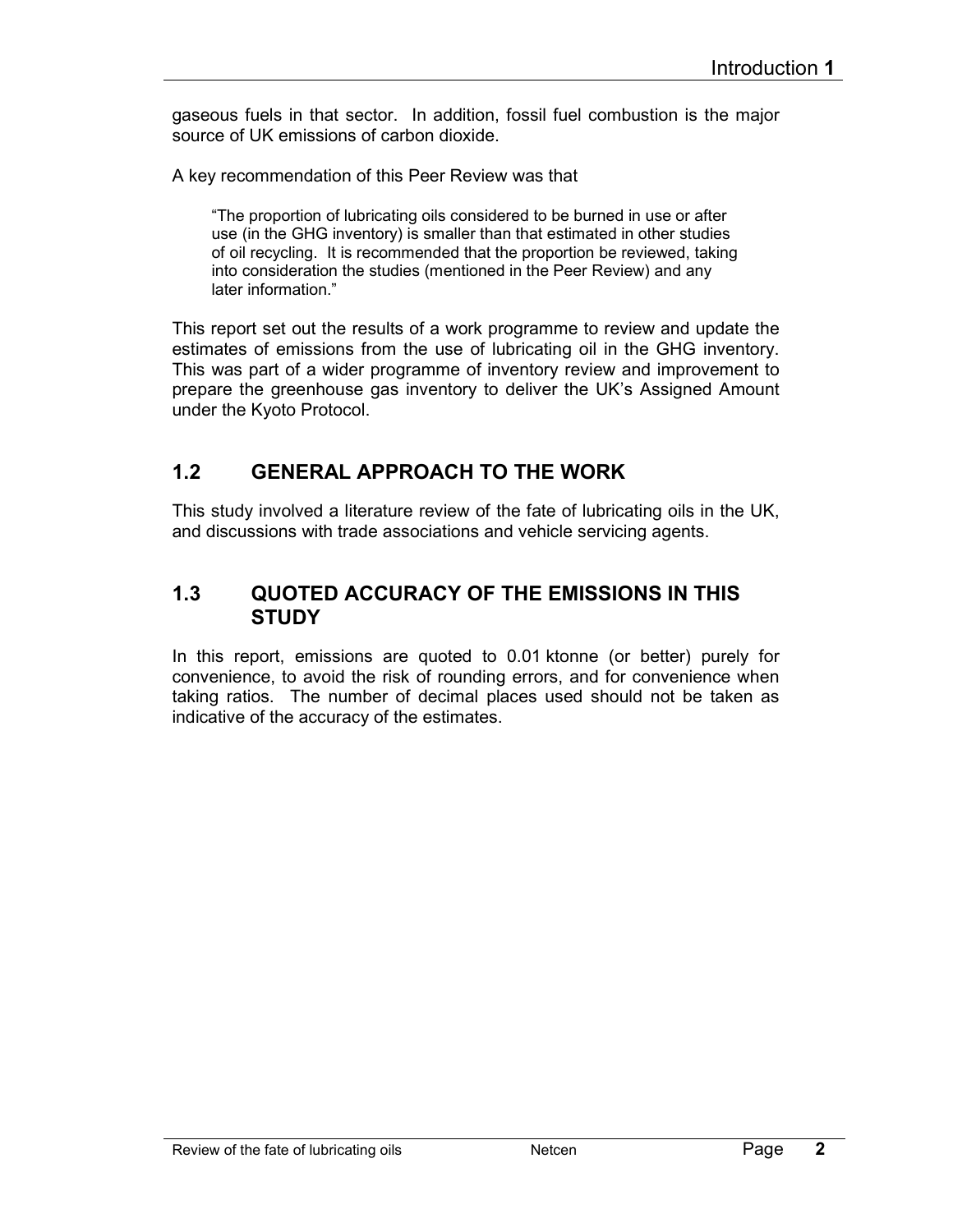### 2 Review of the Fate of Lubricating Oils in the UK

### 2.1 INTRODUCTION

Lubricating oils are used in a variety of applications including engine and process lubrication. UK statistics (DUKES, 2005) include oils and greases. About half the lubricating oil used in the UK is consumed in the lubricated activity or lost, half of the oil used is recovered by the recycling/reuse industry (Oakdene Hollins, 2001).

The NAEI has assumed that all unrecovered lubricating oil is lost by combustion – this is a potentially substantial greenhouse gas (GHG) contribution. This assumption has been reviewed and a revised emission trend developed.

### 2.2 LOSS IN AUTOMOTIVE ENGINES

This section considers the fate of lubricating oil put into road vehicles.

Possible routes are:

- Combustion;
- ▶ Leakage;
- $\blacktriangleright$  Removed from engine at time of service;
- ▶ Other losses (filters, surfaces on end of life components).

The relative proportion of these losses changes for different engine sizes.

Netcen contacted three franchised service centres of HDVs, and received subtly different answers;

For one manufacturer, which only serviced big trucks, with a lot of tractor units, the feeling was that the newer vehicles consumed very low amounts of oil. The estimate provided was that these vehicles lost only around 1 litre of the 40 litres in the sump over a 6 month period between services. This amounts to a 2.5% loss.

For a second manufacturer, which again serviced predominantly the larger engines, the estimate provided was that around 10% of oil loaded into engines is lost by the time it is serviced. The point was made that some vehicles can be poor whilst the majority are excellent.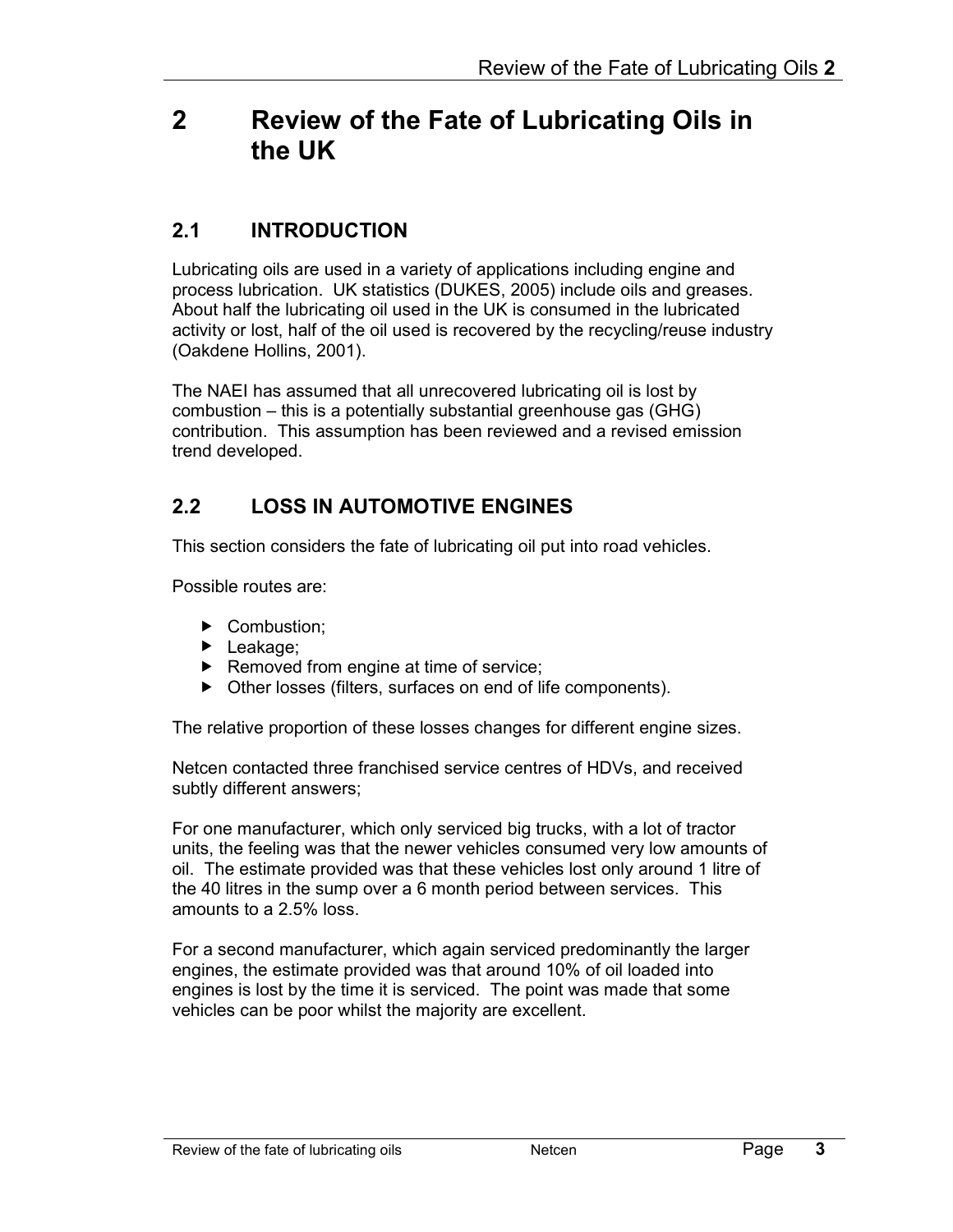Netcen also spoke to a third manufacturer who deal with a lot of smaller commercial vehicles, "light vans", in addition to the 7.5 tonners and the tractor units. They quoted oil change intervals of:

| light vans     | every 18,000 miles                    |
|----------------|---------------------------------------|
| 7.5 tonne vans | every $30 - 40,000$ miles             |
| tractor units  | $50 - 60,000$ km $(31-38,000$ miles). |

Their overall estimate was that sump size for a 9 litre truck is  $26 - 32$  litres and the difference between is the volume put in, and the volume is lost is around 15%.

A review of the Australia Stewardship for Oil programme (Allen Consulting, 2004) includes the following data (see Figure 2.1) for Volvo heavy truck oil change intervals which references a report by the Australian Academy of Technological Sciences and Engineering (AATSE).

| Figure 2.1 | Oil drain intervals for Volvo heavy trucks                          |  |  |  |  |
|------------|---------------------------------------------------------------------|--|--|--|--|
|            | Australian Academy of Technological Sciences and Engineering (2004) |  |  |  |  |



The same report (see Figure 2.2) shows European vehicle numbers and 'base oil' sales – the units are unclear but the trends are clear and over the period 1987-2001 suggest about a 25% fall in 'base oil' sales but a 33% rise in vehicle numbers. Base oil is used in many lubricant formulations and modern engine lubricants have a (increasing) proportion of synthetic and semi-synthetic additives. Hence base oil is not a simple indicator for vehicle lubrication oil but the trends do support the view that modern engines use less lubricating oil.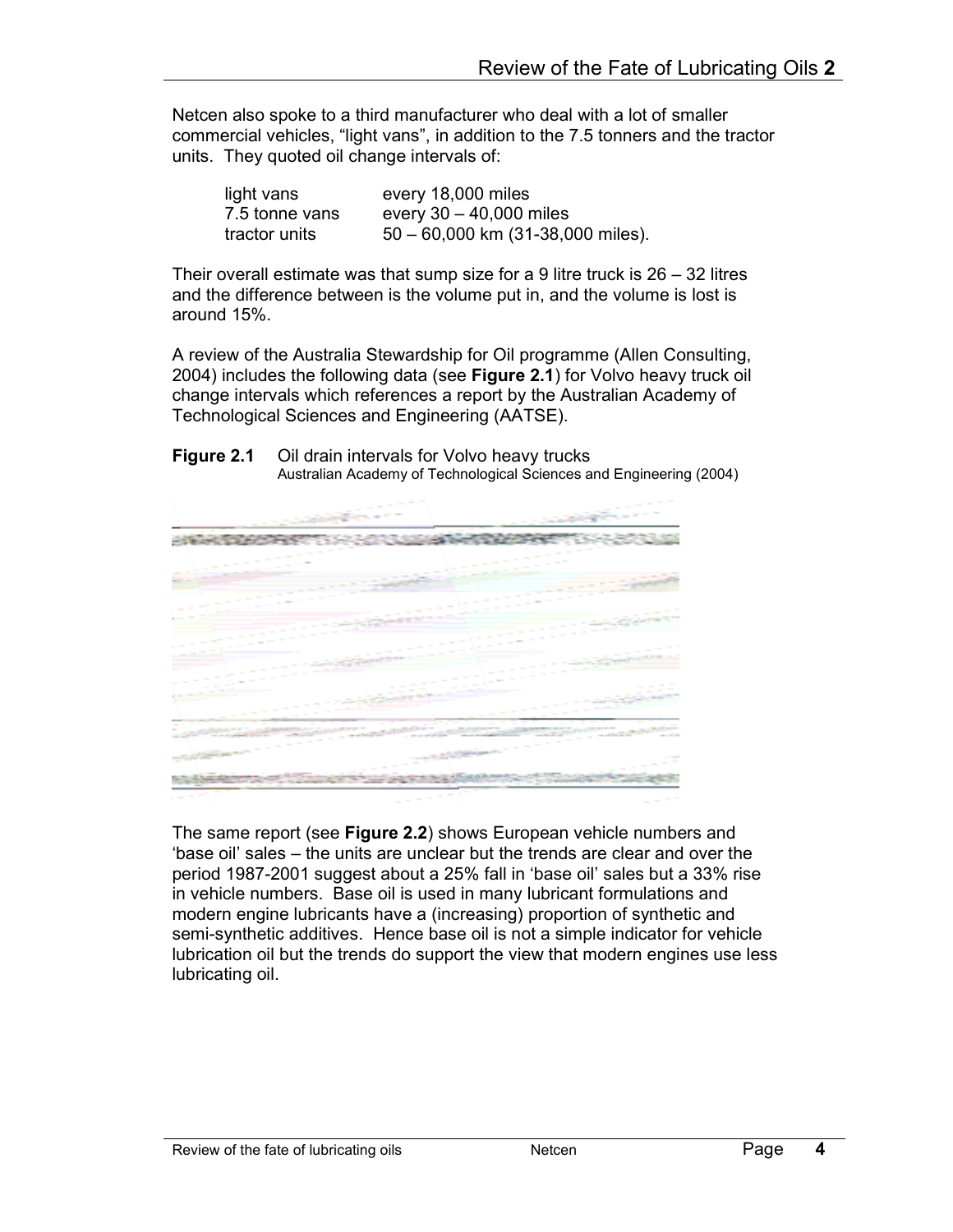



For light-duty vehicles, e.g. passenger cars, which make up the majority of the fleet there is the generic problem of knowing how much oil owners put in their vehicles between services. A report on options for recycling waste oil (Oakdene Hollins, 2003) estimated UK passenger car (diesel and petrol) lubricating oil sales for 2001 to be 212 kTonnes of which 60.5 kTonnes (29%) was by direct sales – Netcen considers that this proportion is likely to decrease as engines and lubricants develop and the need for topping up oil decreases. The amount for all vehicles is not quantified, and varies from vehicle to vehicle, and will be much larger than for commercial vehicles.

To develop estimates of oil use, Netcen has assumed that around 1 in 3 motorists add 1 litre to their vehicle once a year. In addition, it is assumed that when serviced, vehicles' sumps only contain 80% of their original charge, i.e. 20% of the oil is lost due to being burnt or leakages.

There is also the question of how often light-duty vehicles are serviced. Most motorists have their vehicles serviced once a year. However, there is a small minority who do not meet this basic standard. Also, there are a number of light-duty vehicles which are serviced more frequently, this includes taxis, reps etc who cover high mileage, and many of the light-commercial vehicles. Overall it is assumed that 1 in 5 vehicles has 2 services a year, whilst the remaining 80% are serviced once.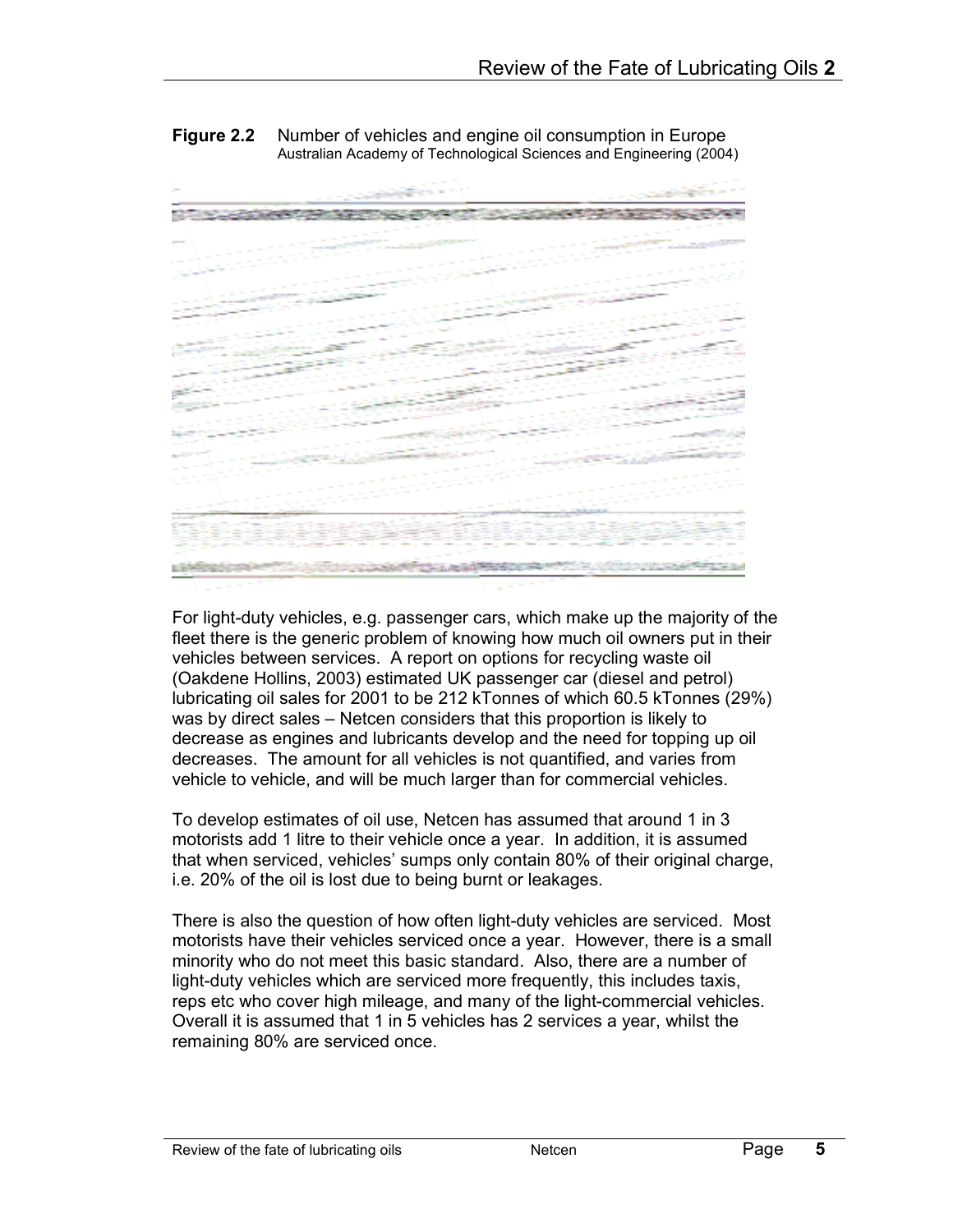The above numbers and assumptions have been put into a spreadsheet model together with vehicle stock numbers. All light-duty vehicles have been treated similarly. The overall results are shown in Table 2.1.

| <b>Type of</b><br>vehicle | <b>Stock number</b> | Oil quantity<br>added at<br>service | Number of<br>services/year | Volume oil<br>added at<br>services |
|---------------------------|---------------------|-------------------------------------|----------------------------|------------------------------------|
|                           | (millions)          | (litres)                            |                            | (million litres)                   |
|                           |                     |                                     |                            |                                    |
| Petrol car                | 20.608              | 5                                   | 1.2                        | 124                                |
| Diesel car                | 4.751               | 5                                   | 1.2                        | 28.5                               |
| Petrol LGVs               | 0.356               | 5                                   | 1.2                        | 2.1                                |
| Diesel LGVs               | 2.321               | 5                                   | 1.2                        | 13.9                               |
| Rigid HGVs                | 0.305               | 30                                  | 2                          | 18.3                               |
| Artic HGVs                | 0.121               | 35                                  | $\overline{2}$             | 8.46                               |
| <b>Buses</b>              | 0.100               | 30                                  | 2                          | 5.92                               |

+ 1/3 no of LDVs @ 1 litre added each 9.34 million litres

Total quantity of oil used per year = 210 million litres, or about around 180 ktonnes (assuming about 1.15 litres per kg).

From Table 3C in DTI DUKES (Additional information on inland deliveries for non-energy uses, 2002 to 2004) the mass of "oils and greases" sold for "motors" use was 240 ktonnes in 2002. The agreement is reasonable, especially if one recalls that we are only considering lubricating oils for road vehicles. The data in Table 2.1 has been extended to calculate losses; see Table 2.2.

| Type of vehicle            | Stock number,<br>millions | <b>Volume oil</b><br>added at<br>services | % oil "lost" | <b>Volume lost</b> |  |  |  |
|----------------------------|---------------------------|-------------------------------------------|--------------|--------------------|--|--|--|
|                            |                           | $*10^6$ litres                            |              | $*10^6$ litres     |  |  |  |
|                            |                           |                                           |              |                    |  |  |  |
| Petrol car                 | 20.608                    | 124                                       | 20%          | 24.73              |  |  |  |
| Diesel car                 | 4.751                     | 28.5                                      | 20%          | 5.70               |  |  |  |
| Petrol LGVs                | 0.356                     | 2.1                                       | 20%          | 0.43               |  |  |  |
| Diesel LGVs                | 2.321                     | 13.9                                      | 20%          | 2.78               |  |  |  |
| Rigid HGVs                 | 0.305                     | 18.3                                      | 10%          | 1.83               |  |  |  |
| Artic HGVs                 | 0.121                     | 8.46                                      | 5%           | 0.42               |  |  |  |
| <b>Buses</b>               | 0.100                     | 5.92                                      | 10%          | 0.59               |  |  |  |
| Additional filling of LDVs |                           | 9.34                                      |              | 9.34               |  |  |  |

This gives total volume lost per year as 45.84 million litres, i.e. around 22% of the total 210 million litres added.

Netcen considers that this weighted average can be reconciled with the separate performance of vehicles from passenger cars to articulated lorries.

In terms of trends, current trends are: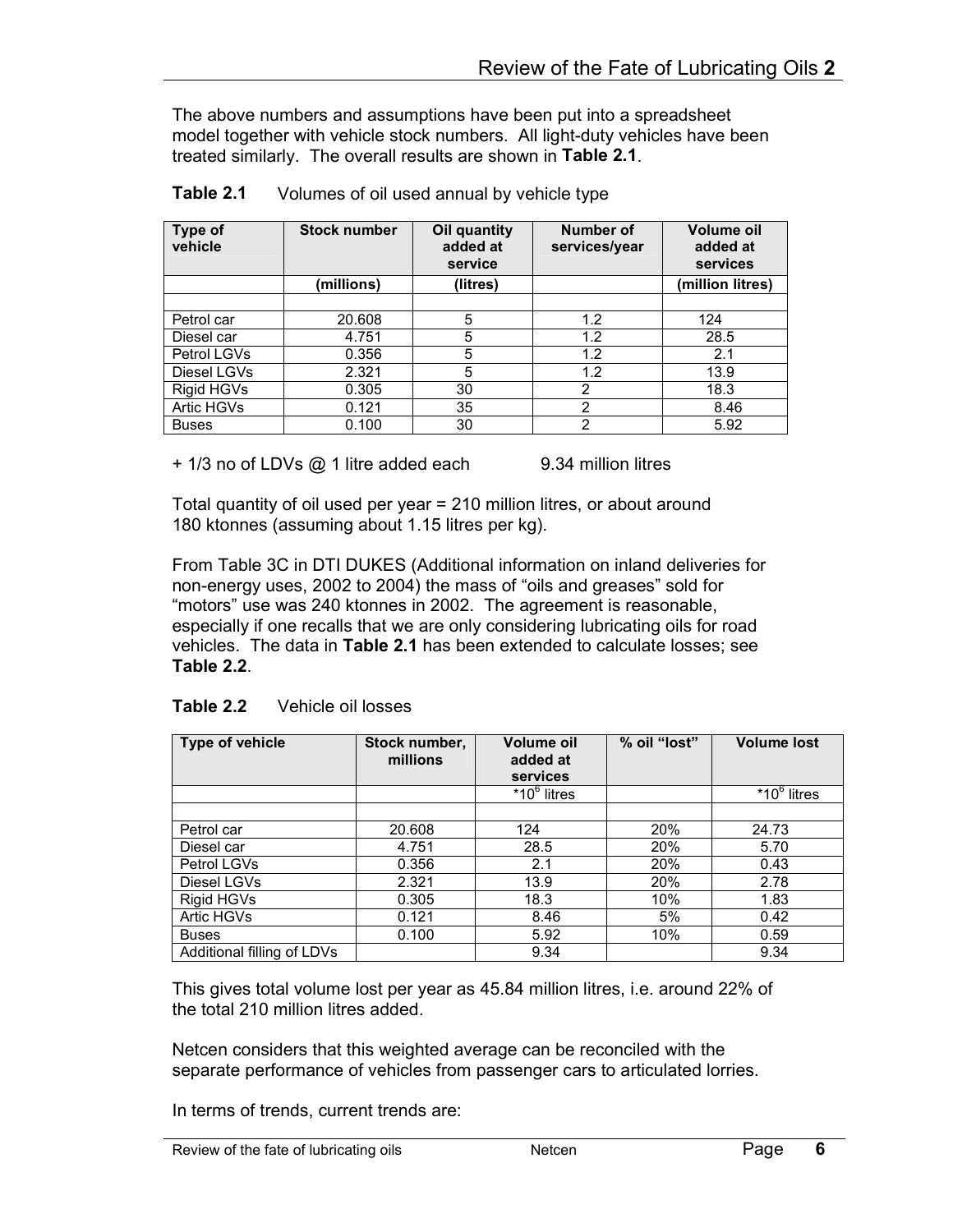- $\blacktriangleright$  increase in vehicles registered and switch from petrol fuelled to diesel fuelled;
- modern vehicles have lower oil consumption than older ones, not least this contributes to these vehicles meeting the ever more stringent emission control regulations, which include the emissions staying within the "acceptable" standard after they have travelled 50,000 miles, (type approval durability requirements);
- $\triangleright$  in-service (MOT) tests will help capture engines with poor smoke emissions;
- $\blacktriangleright$  the trend is for servicing intervals to be spaced further apart, i.e. vehicles are service now less frequently than was the case 10 and 20 years ago.

Notwithstanding the increase in vehicle numbers, Netcen considers that this would indicate that, lubricating oil put into road vehicles would be predicted to fall slightly (see also base oil trend figure for Europe).

It has been difficult to reconcile the DUKES figures with base oil trends and expert perception of engine oil use. Table 3C on page 75 of the 2005 digest (covering 2004), which gives lubricating oils and greases for motors rising from 240 ktonnes in 2002 to 310 ktonnes in 2004, a rise of 29% in 2 years.

We contacted the DTI to discuss this, and the DTI noted that there was a large increase in the inland deliveries of industrial lubricants, but that the quantities in 2003 looked rather low in relation to the longer term time series. The DTI note that the increase may well be a result of mis-classification, and that there are various minor concerns about the quality and coverage of the lubricating oil data but resolving these does not have a high priority.

### 2.3 FATE OF RECOVERED OIL RECOVERED FROM ROAD VEHICLES

Netcen telephoned two companies who, under licence from the Environment Agency, take away, process and dispose of waste oil from garages etc.

The companies sell treated used oil, which is filtered, and sold as recovered or alternative fuel oil to places like power stations, roadstone coating plant and cement works. The oil is analysed to ensure level of PCB are within regulatory guidelines.

However, the companies commented that the markets for waste oil are changing. The reclassification of waste streams, combined with the Waste Incineration Directive (WID), means power stations can no longer burn waste oil (without substantial modification) after 2005. Use of waste oil by large coal-fired power plant boilers has been as a substitute for heavy fuel oil - that is to provide start-up energy and stabilise combustion and, combustion of waste fuel under these conditions is unacceptable under WID. There is scope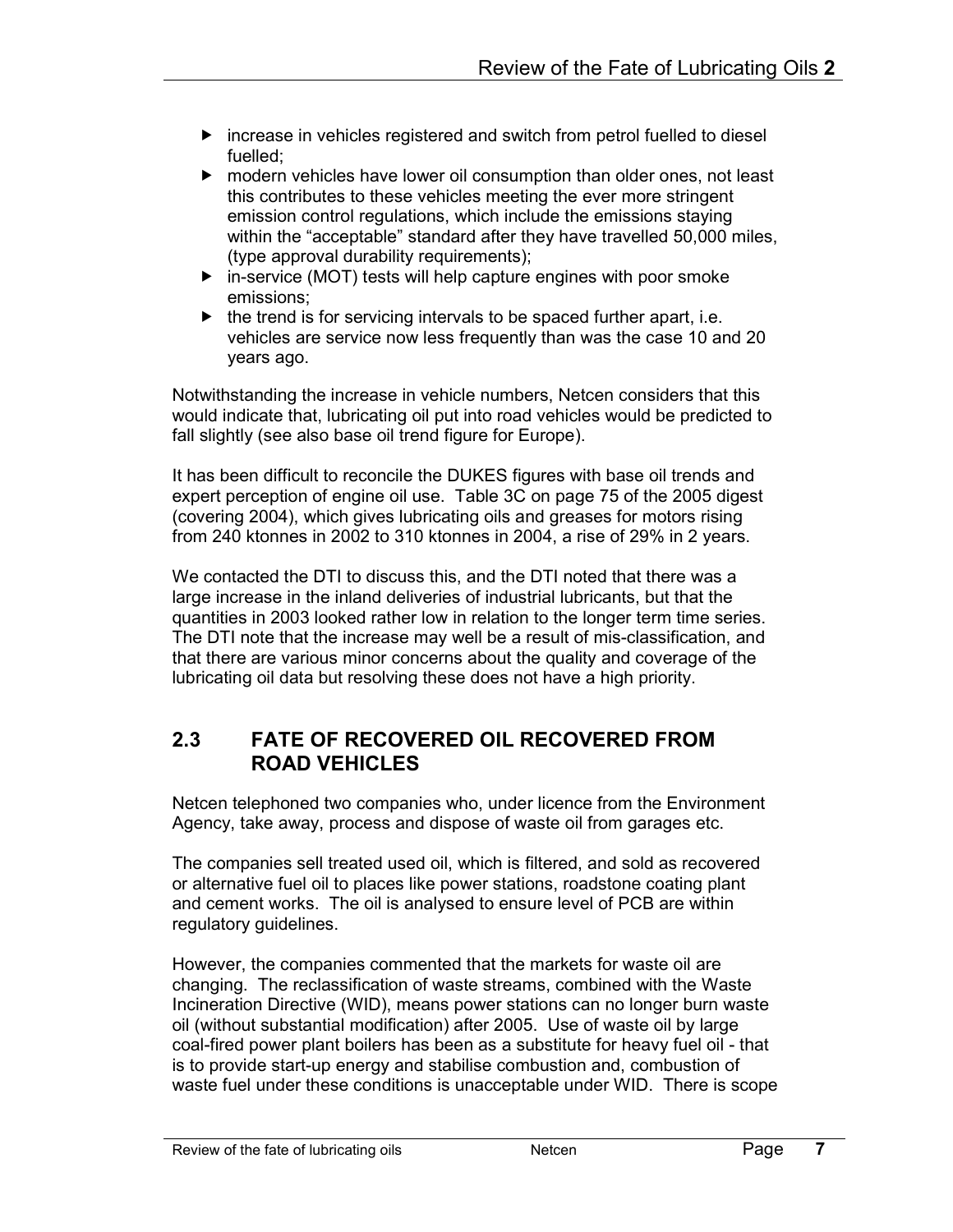for use as waste oil as a substitute fuel in power station boilers but this is an undeveloped market at present.

The main route for waste oil re-use prior to 2005 in the UK has been combustion primarily in power station boilers, roadstone coating plant and cement kilns. Very little UK waste oil has been re-refined into base oil or other lubricating oil. The demand for such fuel was such that the UK imported about 100 kTonne per year of waste oil. The use of waste oil in power station boilers, roadstone coating plant dryers and some other combustion units will end in 2005 unless plant are upgraded to meet the requirements of WID. It is likely that other processes for example cement kilns and steel works will take more waste oil-derived fuels after 2005.

#### 2.4 GHG INVENTORY REVISIONS TO LUBRICATING OIL EMISSIONS

In the 2003 GHG inventory (prepared in 2004), lubricating oils which were not collected were considered to have been combusted in engines. This is considered unreasonable as much of the lubricating oils used in the UK are not used in combustion processes. The fates of the unrecovered oil has been reviewed across the categories allocated in the Oakdene Hollins 2001 report (Table 3). Some of the unrecovered oil is associated with coating on products, leaks, disposal to landfill and other non-oxidising fates (however note that some of these may simply defer or reduce the rate of oxidation).

| <b>Oakdene Hollins 2001</b>                 |         |                              |                              | Netcen 1990       |                  |                              | Netcen 2004       |                  |  |
|---------------------------------------------|---------|------------------------------|------------------------------|-------------------|------------------|------------------------------|-------------------|------------------|--|
| Sales,<br><b>End Use</b><br>kTonnes<br>1999 |         | % potentially<br>recoverable | % potentially<br>recoverable | % Burnt in<br>use | % Lost in<br>use | % potentially<br>recoverable | % Burnt<br>in use | % Lost in<br>use |  |
| Gasoline & Diesel Engines                   | 249 488 | 65                           | 65                           | 35                | $\Omega$         | 75                           | 25                | $\Omega$         |  |
| <b>Agricultural Engines</b>                 | 15 000  | 65                           | 65                           | 35                | $\Omega$         | 75                           | 25                | $\Omega$         |  |
| <b>Other Engines</b>                        | 7 2 8 8 | 0                            | $\Omega$                     | 35                | 65               | $\Omega$                     | 35                | 65               |  |
| <b>Marine Engines</b>                       | 37 728  | 25                           | 10                           | 90                | 0                | 10                           | 90                | 0                |  |
| <b>Aviation &amp; Turbine Oils</b>          | 2 2 1 4 | 50                           | 50                           | 50                | $\Omega$         | 75                           | 25                | $\Omega$         |  |
| <b>TOTAL ENGINE OILS</b>                    | 311 718 |                              |                              |                   |                  |                              |                   |                  |  |
| <b>Hydraulic &amp; Transmission</b>         | 96 352  | 80                           | 80                           | $\Omega$          | 20               | 80                           | $\Omega$          | 20               |  |
| Other Gear Oil                              | 53 815  | 80                           | 80                           | $\Omega$          | 20               | 80                           | $\Omega$          | 20               |  |
| <b>TOTAL GEAR/TRANSMISSION</b><br>OILS      | 150 167 |                              |                              |                   |                  |                              |                   |                  |  |
| <b>Automotive Greases</b>                   | 4 7 8 6 | 10                           | 10                           | $\Omega$          | 90               | 10                           | $\Omega$          | 90               |  |
| <b>Industrial Greases</b>                   | 6981    | 10                           | 10                           | $\Omega$          | 90               | 10                           | $\Omega$          | 90               |  |
| <b>Other Greases</b>                        | 48      | 0                            | $\Omega$                     | $\Omega$          | 100              | $\Omega$                     | $\Omega$          | 100              |  |
| <b>TOTAL GREASES</b>                        | 11815   |                              |                              |                   |                  |                              |                   |                  |  |
| Metalworking Oils - neat /soluble           | 28 736  | 20                           | 20                           | $\Omega$          | 80               | 20                           | $\Omega$          | 80               |  |
| Other                                       | 6812    | 20                           | 20                           | $\Omega$          | 80               | 20                           | $\Omega$          | 80               |  |
| TOTAL METAL WORKING OILS                    | 35 548  |                              |                              |                   |                  |                              |                   |                  |  |
| <b>Turbine &amp; Electrical Oils</b>        | 27 070  | 95                           | 95                           | $\Omega$          | 5                | 95                           | 0                 | 5                |  |
| General Machine Lubricants                  | 15 219  | 50                           | 50                           | 0                 | 50               | 50                           | $\Omega$          | 50               |  |
| Non-Lubricating Industrial Oils             | 11792   | 10                           | 10                           | $\Omega$          | 90               | 10                           | 0                 | 90               |  |
| Other Industrial Oils                       | 10 939  | 20                           | 20                           | $\Omega$          | 80               | 20                           | $\Omega$          | 80               |  |
| TOTAL OTHER OILS                            | 65 020  |                              |                              |                   |                  |                              |                   |                  |  |
| Process Oils                                | 108 230 | $\Omega$                     | $\Omega$                     | $\Omega$          | 100              | $\Omega$                     | $\Omega$          | 100              |  |
| <b>White Oils</b>                           | 21 678  | $\Omega$                     | $\Omega$                     | $\Omega$          | 100              | $\Omega$                     | $\Omega$          | 100              |  |
| <b>TOTAL PROCESSING OILS</b>                | 129 908 |                              |                              |                   |                  |                              |                   |                  |  |
| Deliveries to Blenders                      | 86 151  | 50                           | 50                           | $\Omega$          | 50               | 50                           | $\Omega$          | 50               |  |
| <b>TOTAL ALL LUBRICANTS</b>                 | 790 327 | 49.4                         | 49                           | 16                | 35               | 52                           | 13                | 35               |  |

#### Table 2.3 Fate of lubricating oil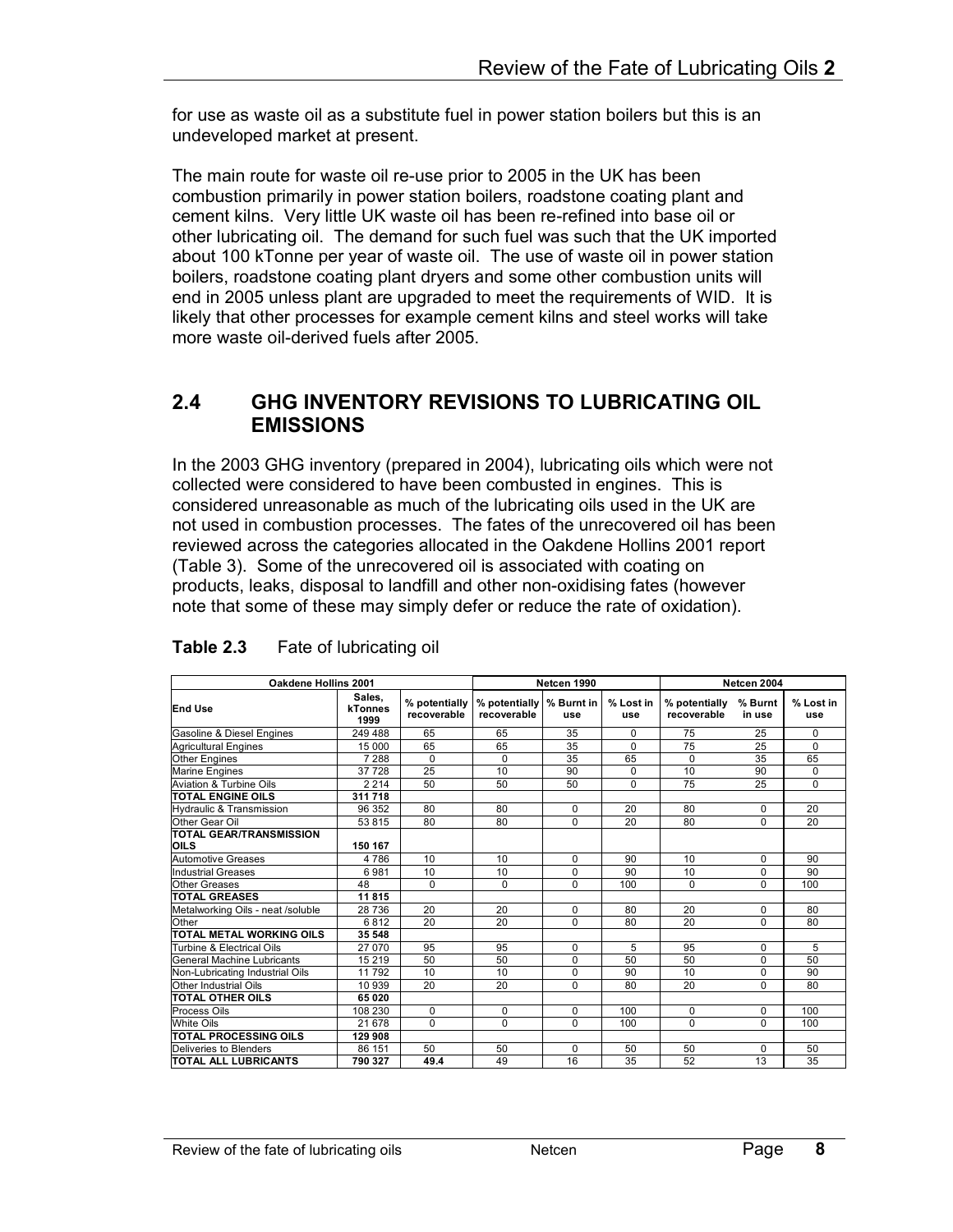The data for engine consumption are largely based on an oil industry survey (CONCAWE, 1996) which reviewed potential recovery rates and disposal of waste oil. The CONCAWE data indicated that 65% of oil was potentially recoverable from engines; that is 35% was lost due to combustion or other losses. In the absence of any data to identify the proportion of loss due to combustion, all losses in an engine are assumed to be due to combustion.

Netcen considers that lubricant and engine technology have advanced substantially since the CONCAWE report and proposes a decrease to 25% in the amount of oil burned in petrol and diesel and, agricultural engines. This is consistent with the estimate of automotive engine loss (Table 2.2). Other engines are assigned 35% 'burnt in use' which is a 'worst case' figure consistent with the CONCAWE information. Large marine engines reportedly mix their waste lubricating oil with their fuel oil so a higher allowance is provided for burnt in use. Although no information was obtained specific to aviation and turbine oils these are considered to have had similar development and consequently a 25% loss due to combustion has been assigned for recent years.

All other uses are considered to have no or negligible likelihood of combustion in normal use and will either have good potential recovery or will be effectively lost.

The Oakdene Hollins sector split of lubricating oil sales for 1999 was then used to calculate a proportion of lubricating oil lost to combustion in use for 2004 (Netcen expert judgment) and 1990 (the CONCAWE-based combustion losses).

#### 2.5 EFFECT OF CHANGES ON THE 2004 GHG **INVENTORY**

Revising the assumptions about the quantities of waste oils consumed in the UK as a result of this work reduces the emissions from the GHG inventory (see Table 2.4). Emissions of  $CH_4$  and  $N_2O$  from this source are trivial.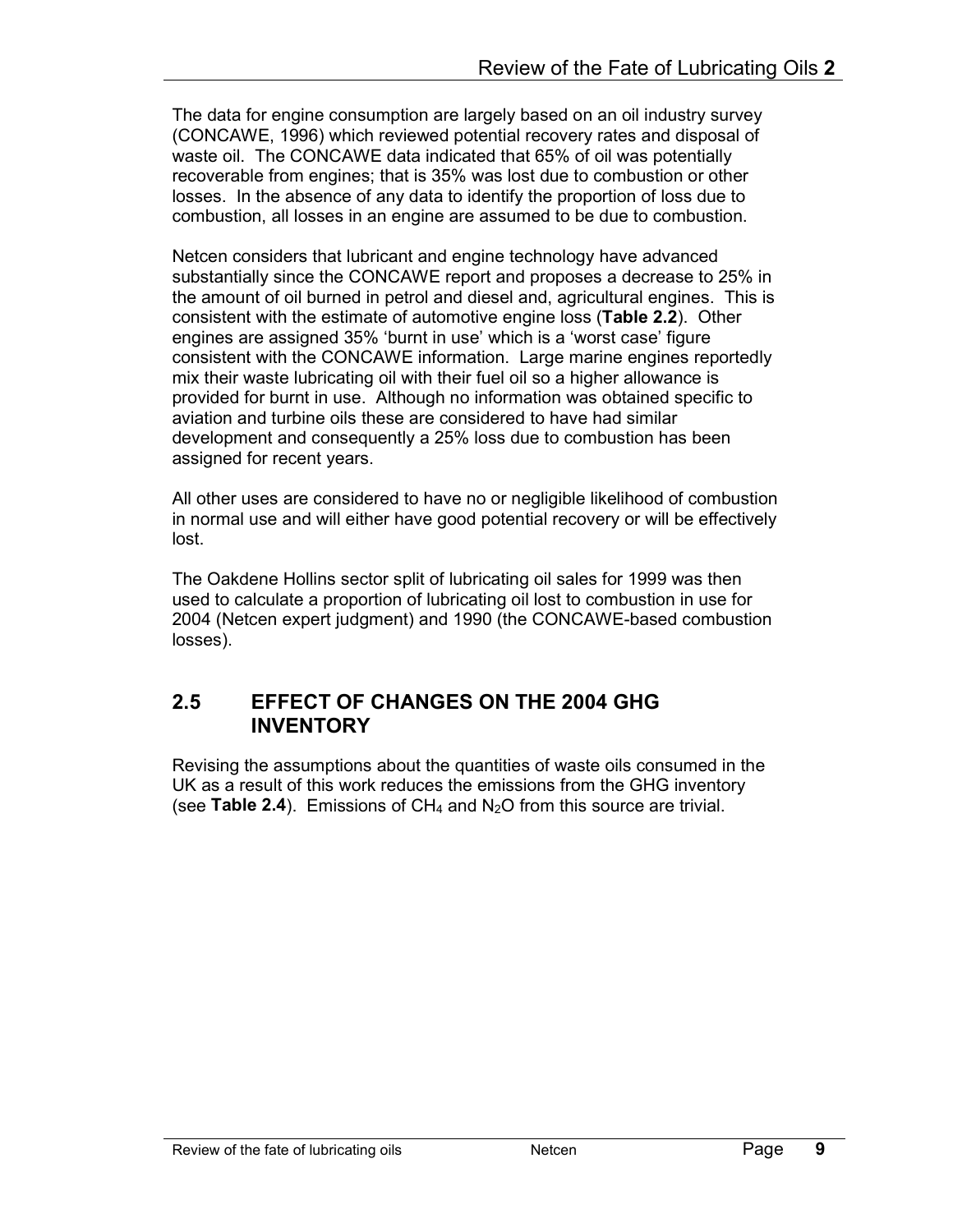| Table 2.4 | Changes in emissions of carbon from the revised assumptions about the consumption of lubricating oil introduced into |
|-----------|----------------------------------------------------------------------------------------------------------------------|
|           | the UK GHG inventory (ktonnes carbon)                                                                                |

|                    | <b>Sector</b>                                          | Source                                      | 1990   | 1991   | 1992   | 1993   | 1994   | 1995   | 1996   | 1997   | 1998   | 1999   | 2000   | 2001   | 2002   | 2003            | 2004   |
|--------------------|--------------------------------------------------------|---------------------------------------------|--------|--------|--------|--------|--------|--------|--------|--------|--------|--------|--------|--------|--------|-----------------|--------|
|                    |                                                        |                                             |        |        |        |        |        |        |        |        |        |        |        |        |        |                 |        |
|                    | 2003 GHG inventory                                     |                                             |        |        |        |        |        |        |        |        |        |        |        |        |        |                 |        |
| 301                | Combustion in boilers, gas<br>turbines and stationary  | Other industrial combustion                 | 210.44 | 198.25 | 209.38 | 211.87 | 212.65 | 243.53 | 239.09 | 245.33 | 214.53 | 194.66 | 197.37 | 208.46 | 204.27 | 213.88          |        |
|                    | Road transport                                         | Road transport - all<br>vehicles lubricants | 315.06 | 291.56 | 302.61 | 311.00 | 307.43 | 346.87 | 335.60 | 339.45 | 334.02 | 341.61 | 346.37 | 365.83 | 358.48 | 375.34          |        |
|                    |                                                        | Total                                       | 525.50 | 489.81 | 511.99 | 522.87 | 520.09 | 590.40 | 574.68 | 584.78 | 548.55 | 536.27 | 543.74 | 574.29 | 562.75 | 589.22          |        |
|                    |                                                        |                                             |        |        |        |        |        |        |        |        |        |        |        |        |        |                 |        |
| 2004 GHG inventory |                                                        |                                             |        |        |        |        |        |        |        |        |        |        |        |        |        |                 |        |
| 301                | Combustion in boilers, gas<br>turbines and stationary  | Other industrial combustion                 | 213.52 | 201.32 | 212.80 | 221.88 | 221.54 | 252.74 | 248.55 | 255.66 | 223.65 | 203.20 | 206.06 | 218.43 | 215.71 | $227.5^{\circ}$ | 239.71 |
|                    | Road transport                                         | Road vehicle engines                        | 71.66  | 64.97  | 66.04  | 66.46  | 64.32  | 71.04  | 67.26  | 66.57  | 60.85  | 57.96  | 57.59  | 59.59  | 57.20  | 58.65           | 59.61  |
| 80402              | National sea traffic within<br><b>EMEP</b> area        | Marine engines                              | 29.32  | 27.25  | 28.39  | 29.28  | 29.03  | 32.84  | 31.84  | 32.25  | 30.17  | 29.41  | 29.89  | 31.64  | 31.05  | 32.55           | 33.82  |
| 80502              | nternational airport traffic<br>(LTO cycles - <1000 m) | Aircraft engines                            | 0.96   | 0.85   | 0.85   | 0.83   | 0.79   | 0.85   | 0.79   | 0.76   | 0.68   | 0.63   | 0.60   | 0.61   | 0.57   | 0.56            | 0.55   |
| 806                | Agriculture                                            | Agricultural engines                        | 4.53   | 4.1'   | 4.17   | 4.20   | 4.06   | 4.48   | 4.24   | 4.19   | 3.83   | 3.64   | 3.62   | 3.74   | 3.59   | 3.68            | 3.73   |
| 808                | Industry                                               | Industrial engines                          | 5.94   | 5.39   | 5.49   | 5.53   | 5.36   | 5.93   | 5.62   | 5.58   | 5.1'   | 4.87   | 4.85   | 5.02   | 4.83   | 4.96            | 5.05   |
|                    |                                                        | Total                                       | 325.93 | 303.89 | 317.74 | 328.18 | 325.11 | 367.88 | 358.30 | 365.01 | 324.29 | 299.71 | 302.61 | 319.03 | 312.94 | 327.92          | 342.47 |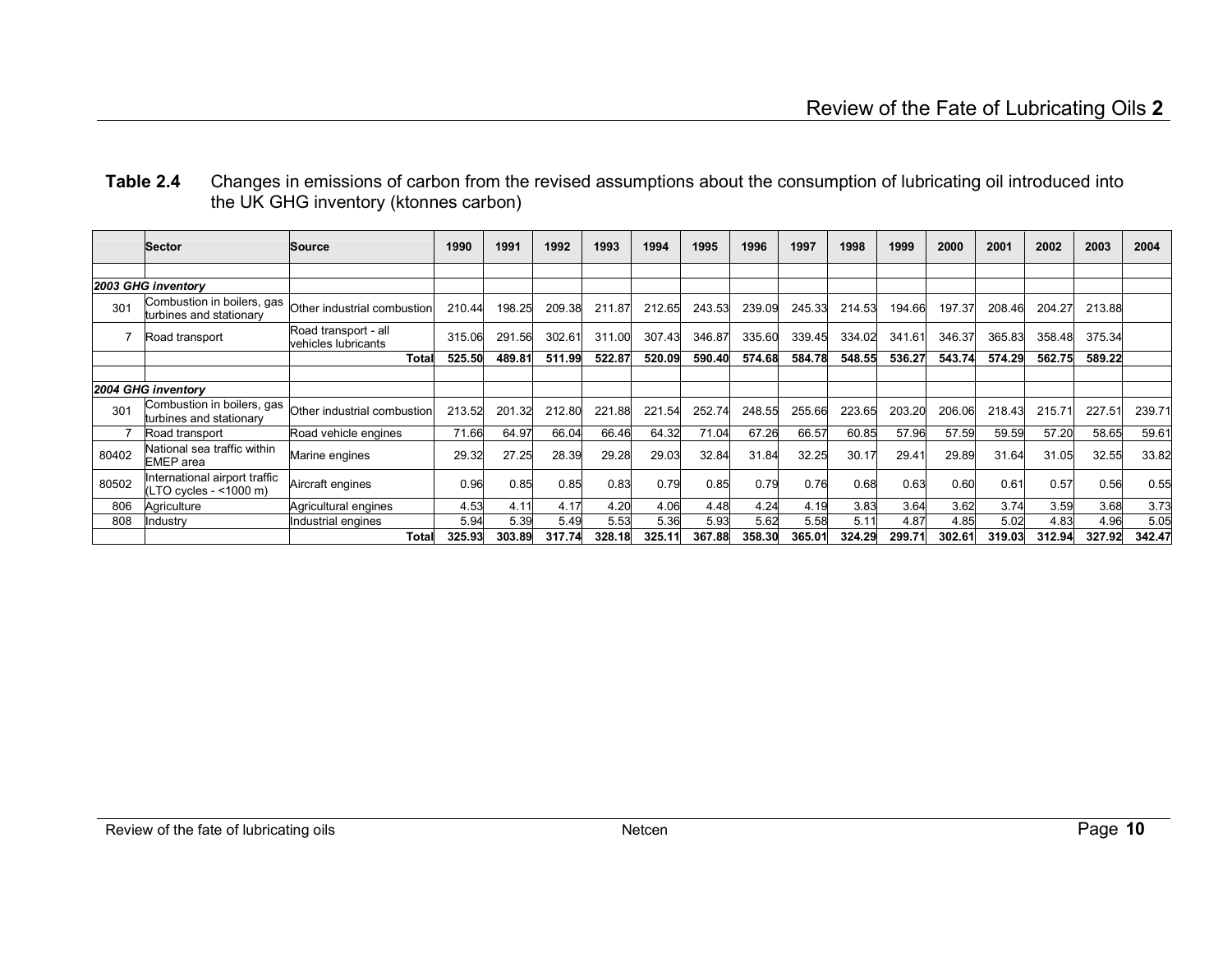### 2.6 ADDITIONAL AREAS FOR WORK IDENTIFIED IN THIS REVIEW

#### 2.6.1 UK Waste Oil Market Changes

During 2005 the market for waste oil has been undergoing major changes because of the impact of Directive 2000/76/EC on the incineration of waste (WID) on the main UK market for waste oil. Burning of waste oil in non-WID facilities is generally prohibited after 28 December 2005 (although the burning of waste oil by garages for small-scale space heating continues to be permitted in the UK). The diversion of waste oil to other markets principally cement kilns and steelworks is underway but is unlikely to soak up all the recoverable oil. There is also a derogation on tax duty/levy on waste oil which is due to be lifted in early 2006.

These factors are likely to reduce or stop imports and may actually lead to export of waste oil. In the longer term the changes could encourage rerefining in the UK but short-term there may be more disposal to incineration (no difference so far as GHG is concerned), landfill or storage – all would involve significant costs to the industry. There is also likely to be an increase of the 'unaccountable' fraction. Development of use of recycled fuels for marine use is another potential market (not believed to be a significant activity in the UK at present).

#### 2.6.2 Technical Knowledge

Much of the data on the fate of lubricating oil is dated and refers to a very limited pool of information. There are concerns over:

- $\blacktriangleright$  the quality and understanding of the DUKES activity data which show fairly high increase in supplies, large changes in imports and data which are generally inconsistent with engine lubrication development and other data;
- $\blacktriangleright$  the fate of engine and other lubricating oils which are not recovered (is it reasonable to assume that this is all burnt?);
- $\blacktriangleright$  the quantity of oils recovered is this real data? (there should be data with regulatory authorities on amounts transferred).

Although 2004 is a key year for the GHG inventory, 2005 will also need detailed review to assess the market changes. The DTI, the Oil Recycling Association, lubricating oil suppliers, the Environment Agency and others will need to be contacted to ensure that a clearer picture of what is happening is developed.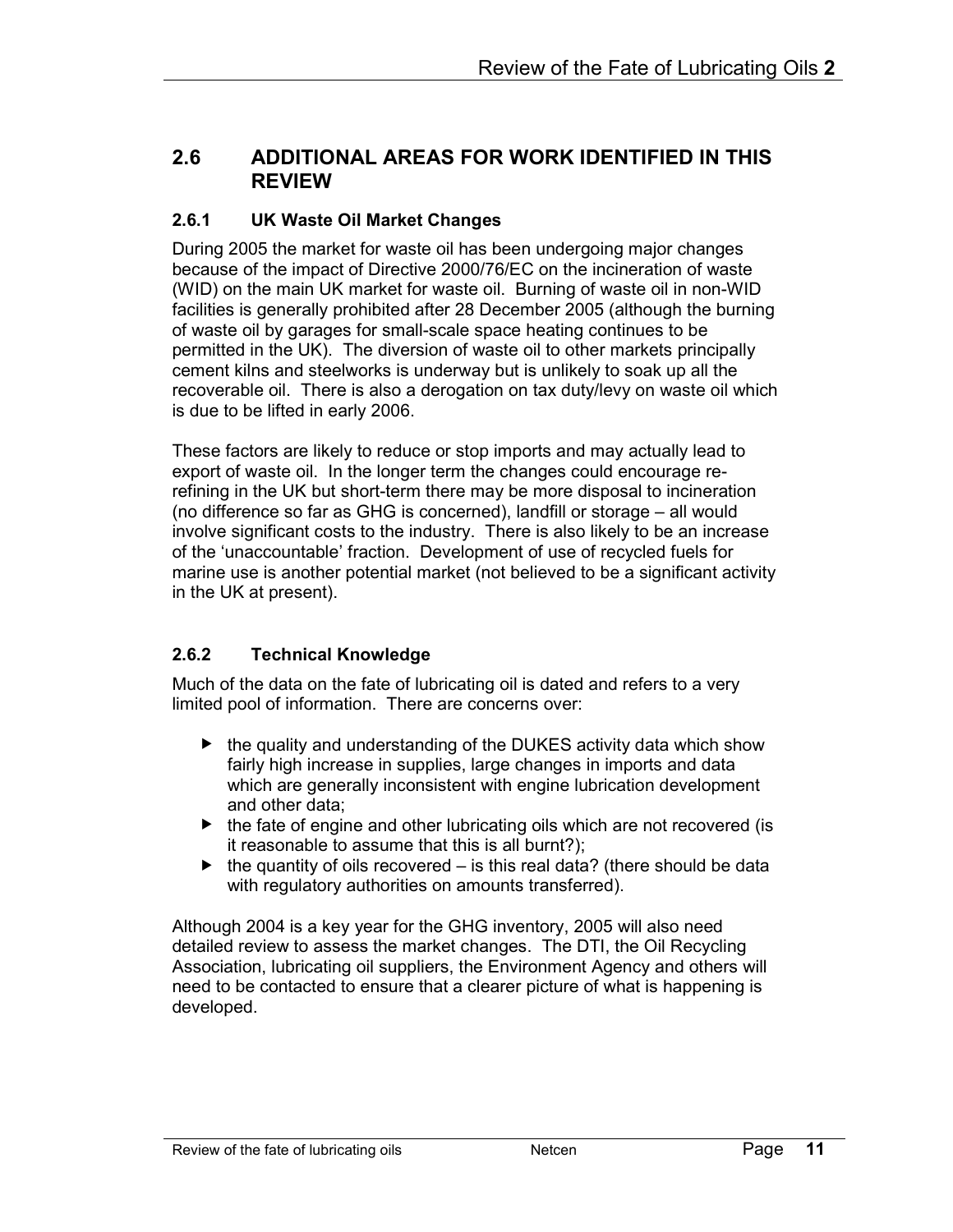### 3 References and Bibliography

Allen Consulting, 2004, review of Australia's stewardship for oil project http://www.oilrecycling.gov.au/pubs/pso-review.pdf

Baggott, SL, Brown, L, Milne, R, Murrells, TP, Passant, N, Thistlethwaite, DG (2005) UK Greenhouse Gas Inventory, 1990 to 2003. Annual report for submission under the Framework Convention on Climate Change. ISBN 0- 9547136-6-4. AEAT/ENV/R/2037. National Environmental Technology Centre, AEA Technology plc, B551, Harwell, Didcot, Oxfordshire, OX11 OQJ, UK.

CONCAWE, 1996, collection and disposal of used lubricating oil. Report 5/96 available at :

http://www.concawe.be

DTI, Digest of UK Energy Statistics (DUKES), 2005 TSO, London 123 Kingsway London, WC2B 6PQ, UK. http://www.dti.gov.uk/energy/inform/dukes/dukes2005/index.shtml

European Environment Agency (EEA), 2002, Review of selected waste streams:

Institute for Energy and Environmental Research (IFEU), 2005, Ecological and energetic assessment of re-refining used oils to base oils: Substitution of primarily produced base oils including semi-synthetic and synthetic compounds. Prepared for GEIR – European recycling industry association. Available at www.ifeu.de

IPCC, (1997a), IPCC Revised 1996 Guidelines for National Greenhouse Gas Inventories, Volume 1, Greenhouse Gas Inventory Reporting Instructions, IPCC WGI Technical Support Unit, Hadley Centre, Meteorological Office, Bracknell, UK.

IPCC, (1997b), IPCC Revised 1996 Guidelines for National Greenhouse Gas Inventories, Volume 2, Greenhouse Gas Inventory Workbook, IPCC WGI Technical Support Unit, Hadley Centre, Meteorological Office, Bracknell, UK.

IPCC, (1997c), IPCC Revised 1996 Guidelines for National Greenhouse Gas Inventories, Volume 3, Greenhouse Gas Inventory Reference Manual, IPCC WGI Technical Support Unit, Hadley Centre, Meteorological Office, Bracknell, UK.

IPCC, (2000), Good Practice Guidance and Uncertainty Management in National Greenhouse Gas Inventories, ed. Penman, J, Kruger, D, Galbally, I, et al, IPCC National Greenhouse Gas Inventories Programme, Technical Support Programme Technical Support Unit, Institute for Global Environmental Strategies, Hayama, Kanagawa, Japan.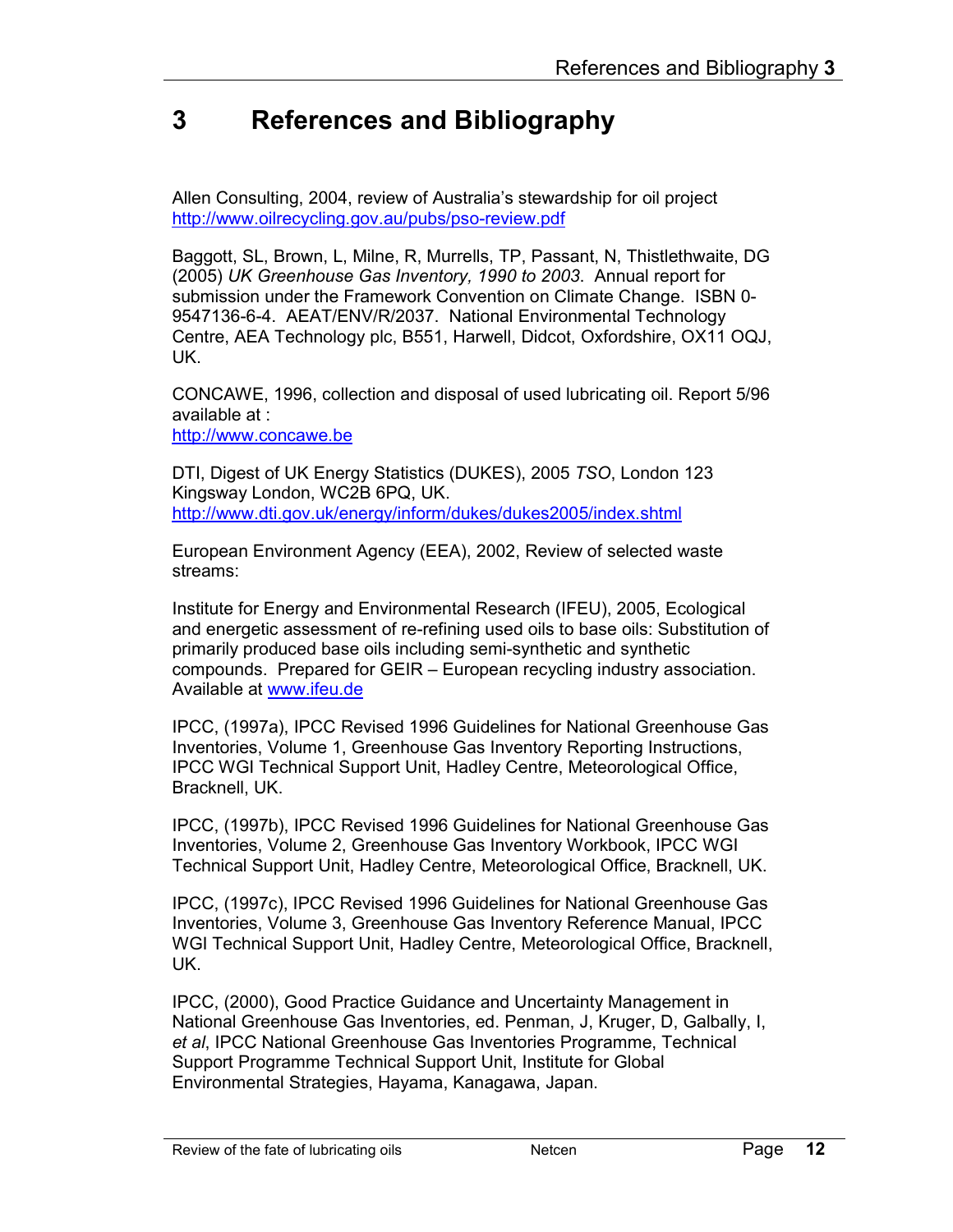Oakdene Hollins, reports on waste oil market (2001) and policy options for UK (2003)

http://www.oakdenehollins.co.uk/used-oil-economics.html

Organisation for Economic Co-operation and Development (OECD), 2005, Improving recycling markets – Chapter 2 Improving Markets for Waste Oils. Available at:

http://www.oecd.org/dataoecd/14/9/35438706.pdf

Recycle company index web site http://www.recycle.mcmail.com/wasman.htm

Sewage sludge, construction and demolition waste, waste oils, waste from coal-fired power plants and biodegradable municipal waste. Available at:

www.eea.eu.int

Simmons (2002) Review of the UK Greenhouse Gas Inventory  $CO<sub>2</sub>$  from Fuel Combustion 1990-1999. Avonlog Ltd.

Western Canada Used Oil Management Association program (UOMA) review final report, 2005 prepared by Bearing Point Inc. http://www.usedoilrecycling.com/index.cfm